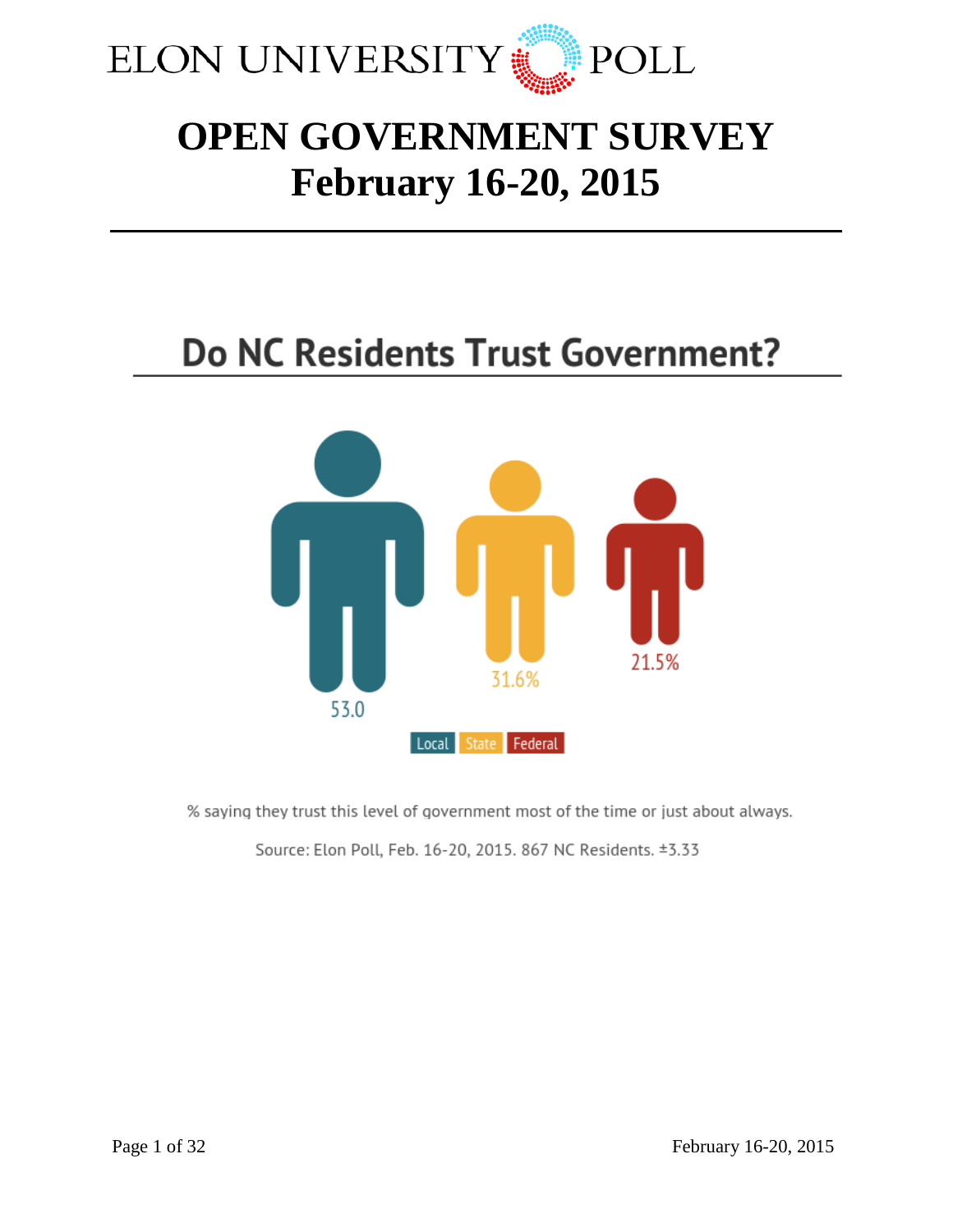

# **TABLE OF CONTENTS**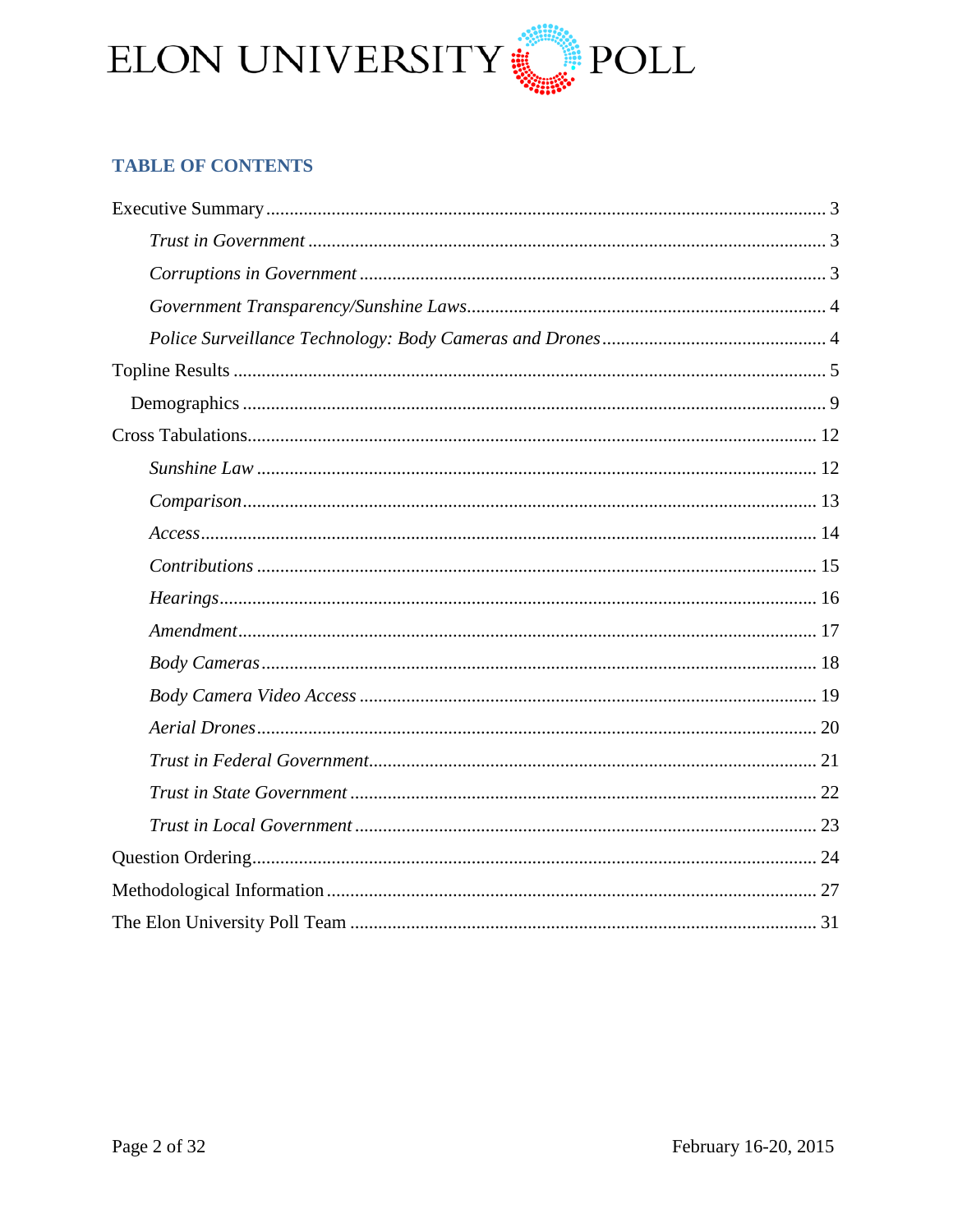

# <span id="page-2-0"></span>**Executive Summary**

The Elon University Poll has periodically asked questions regarding issues related to "Open Government," including transparency of government, access to government information and trust in government. This is the fourth *Open Government Survey* conducted by the Elon University Poll. The survey was conducted using live callers and a dual frame sampling design (landline and cell phone). The data was collected on February 16-20, 2015. A total of 867 adult residents of North Carolina completed the survey giving the survey a margin of error of  $+/- 3.33$  percentage points. The first Elon Poll survey to ask questions regarding *Open Government* occurred in [March of 2009,](http://www.elon.edu/docs/e-web/elonpoll/032009ElonPollData.pdf) the second *Open Government Survey* was conducted in [February of 2011,](http://www.elon.edu/docs/e-web/elonpoll/031111_PollMethodology.pdf) and the third *Open Government Survey* was implemented in [November of 2013.](http://www.elon.edu/docs/e-web/elonpoll/120413_ElonPollOpenGovt_ExecSum.pdf)

## <span id="page-2-1"></span>*Trust in Government*

Respondents clearly trust their local government more than they do the state or federal government. 53.1% of respondents said that they trusted their local governments to do what is right 'just about always' or 'most of the time,' compared to 31.5% for state government and 21.5% for federal government. Although trust in the federal government is low, it has increased since 2013 when only 14% of respondents said that they trusted the governments 'just about always' or 'most of the time.' Democrats had the greatest trust for the federal government with 28% of respondents saying they trusted them to do the right thing 'just about always' or 'most of the time,' compared to 17% of Republicans and 19% of independents. Younger respondents are generally more trustful of the federal government than their older counterparts. When looking at state level trust, Republicans (41%) are much more likely to say they trust the state government than Democrats (24%) or Independents (34%). Trust in local government was generally bipartisan with 51% of Democrats, 53% of Independents, and 55% of Republicans believing their local government would do the right "just about always" or "most of the time." Overall, African American respondents (31%) trusted the federal government more than white respondents (19%), while the reverse was true for trust in state and local governments.

# <span id="page-2-2"></span>*Corruptions in Government*

Respondents were asked the following question: "Compared to 100 years ago, would you say the there is more corruption in state government today or less?" Nearly 69% said there was more corruption today than 100 years ago. Given that many historians on this subject might argue there is less corruption today than in 1915, this finding suggests there is a high level of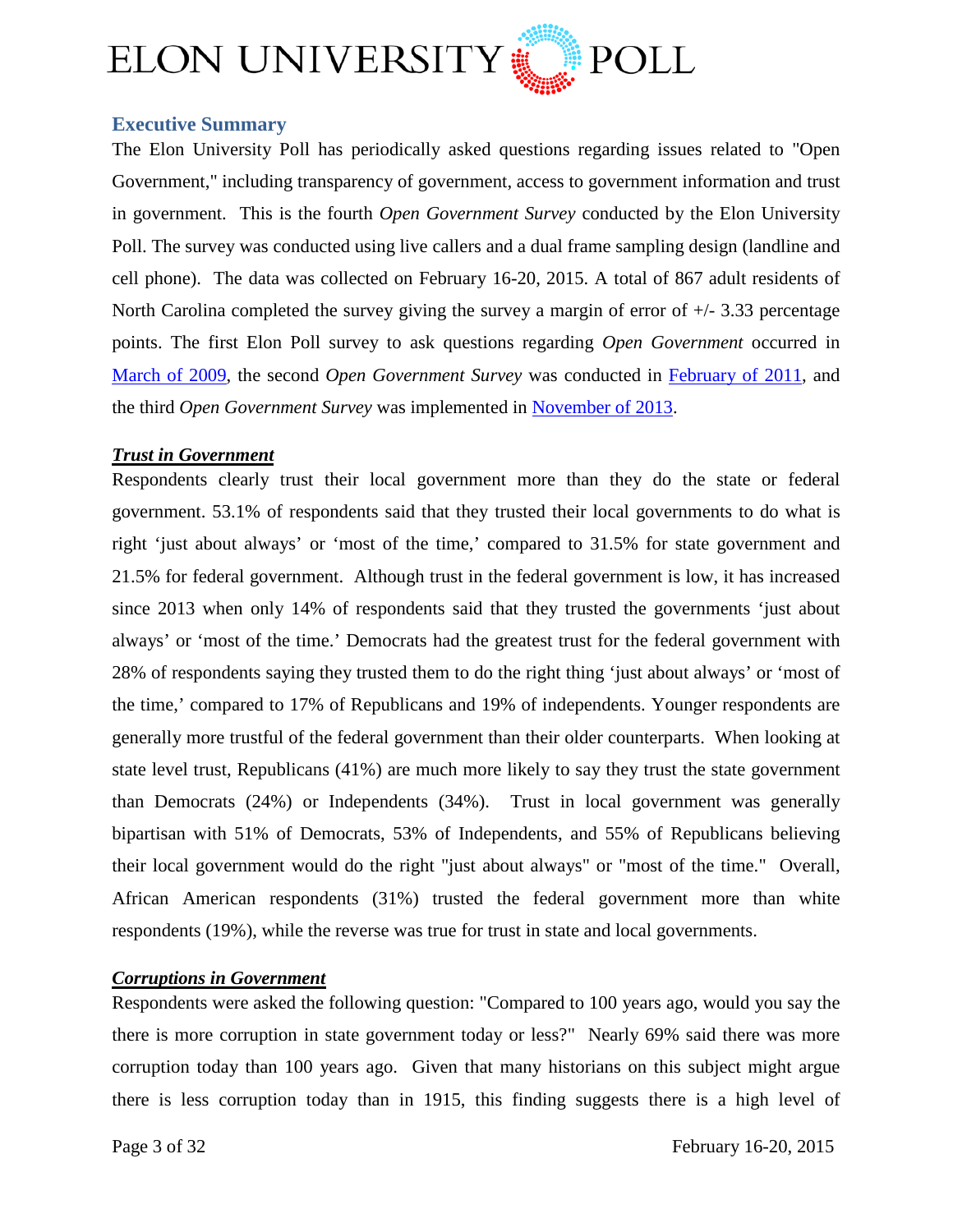

pessimism and distrust among the general public. This pessimism seems to be bipartisan in nature with 68% of Democrats, 70% of Independents, and 73% of Republicans believing there is more corruption today. African American respondents, as well as women, and younger respondents (age 18 to 30) were all more likely to say there is more corruption today. More educated respondents (those with graduate degrees) were less likely to believe there is more corruption today than 100 years ago (48%).

## <span id="page-3-0"></span>*Government Transparency/Sunshine Laws*

When asked whether they were aware if North Carolina had Sunshine Laws, laws that promote the transparency of public records, 62% of respondents reported they were not aware (in the 2013 survey 65% said they were unaware). In regards to freedom of information and access to government documents most of respondents (67%) believe you should be able to get any document you want from the government. Furthermore, 76% believe the names of those who donate to political campaigns should be made public and 68% believe all government meetings should be open to the public. In addition, there was also 69% support for an amendment to the North Carolina constitution that makes the business of any government body in North Carolina open and available to the public (in 2013 approximately 70% supported such an amendment).

## <span id="page-3-1"></span>*Police Surveillance Technology: Body Cameras and Drones*

The vast majority of respondents were in support of on-duty police officers wearing body cameras with over 90% saying they were in favor of the idea. To a lesser extent, respondents also believed that these videos should be made available to the public (63%). Respondents were evenly split on the question of local police departments using drones for video surveillance with 47% in favor and 45% opposed. While there is no significant demographic split on the use of body cameras, the issue on whether the videos should be made public is where some group differences emerge. 70% of Democrats believe the videos should be made public while only 48% of Republicans believe the videos should be available to the public. The split is also evident down racial lines as well with 78% of African American respondents responding that the videos should be made available to the public compared to 58% of white respondents. The use of unmanned aerial drone for police surveillance was practically an even split with 47% in support and 45% opposed. There is a slight partisan difference with 56% of Republican respondents in support of the use of drones compared to 46% of Democrats.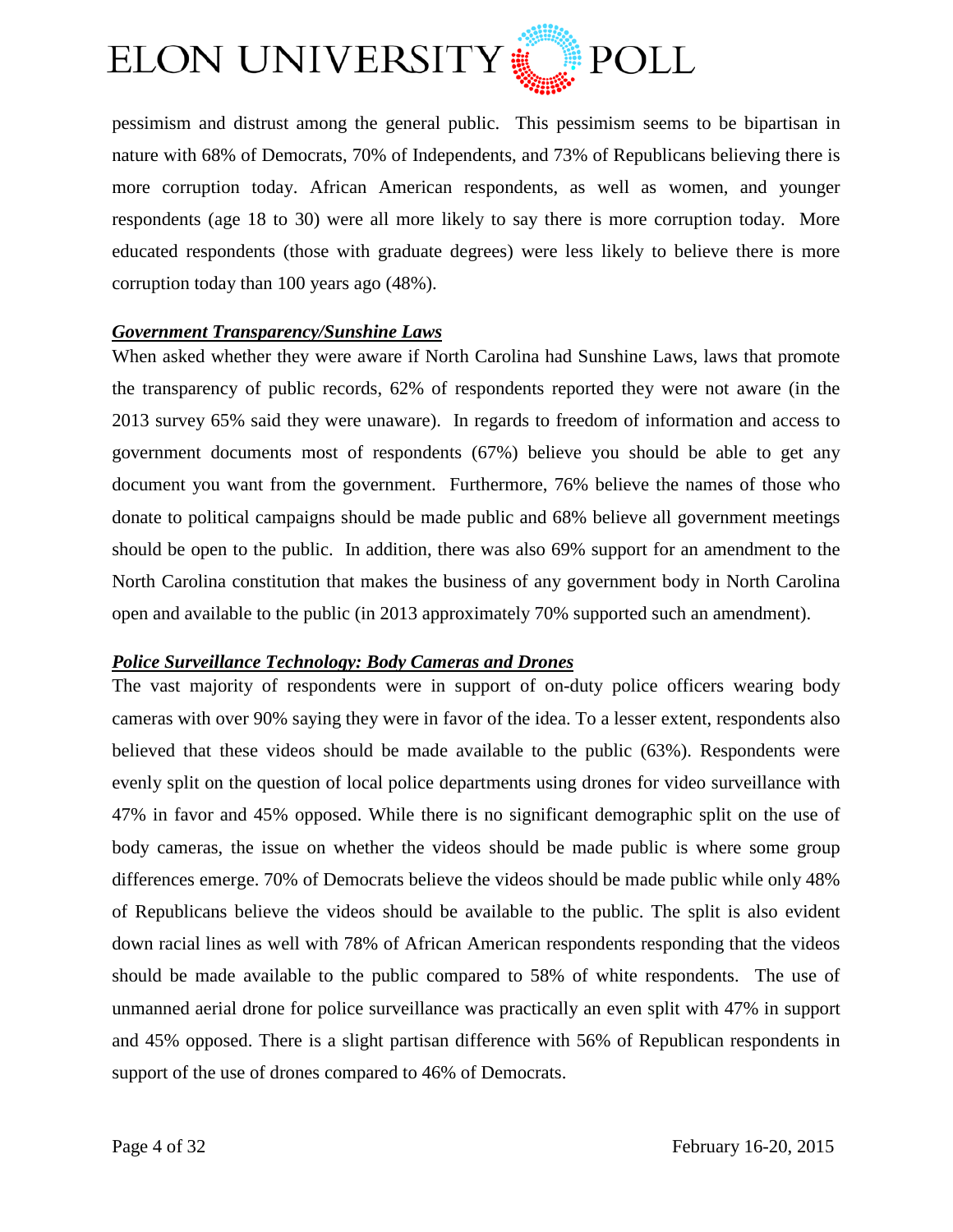

# <span id="page-4-0"></span>**Topline Results**

# **Sunshine**

Most states have laws called "Sunshine Laws" that make public documents, records, information, and meetings available and accessible to citizens. . . . are you [aware or not aware] if North Carolina has these laws?

## **Comparison**

Compared to 100 years ago, would you say the there is more corruption in state government today or less? [rotated]

# **Costs for Government Documents**

Should there be a fee for requesting a government document to help cover the costs involved in retrieving that record? [Yes, No, Don't Know, Refused] - No's coded a \$0.00

If it took a government employee an hour to obtain a record for you, what do you think would be a reasonable fee for that document? [Open-ended response]

Average Cost: \$8.10 Range: \$0.00 to \$300.00 Standard Deviation: 21.1 Median: \$0.00

\*In November of 2013 the average cost mentioned by a respondent was \$5.61.

## **Agree/Disagree Questions**

Now I want to read you some statements about the availability and accessibility of public documents, records, information, and meetings, in connection with how government operates. Please tell me whether you [agree or disagree] with each statement . . .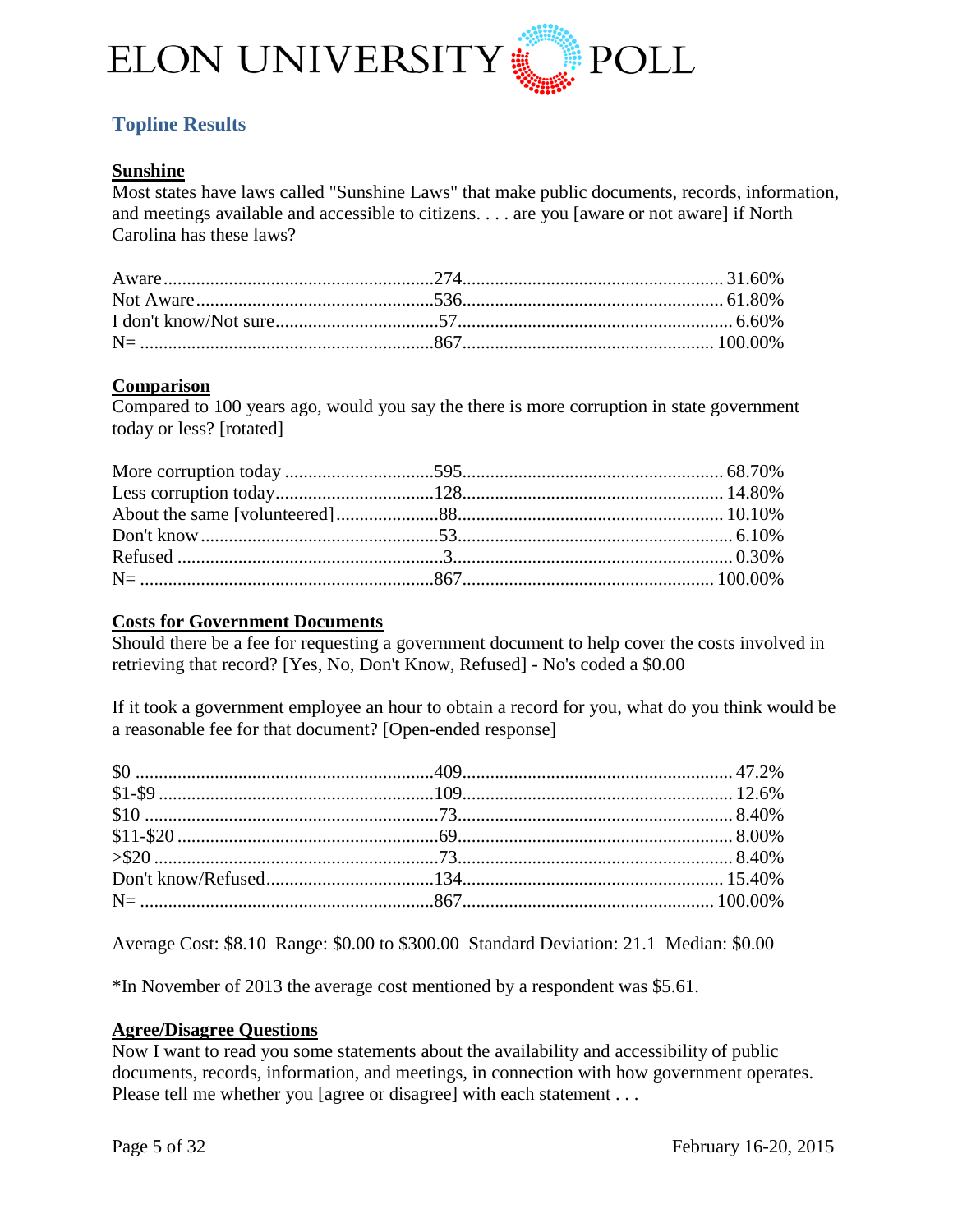

#### **Access**

It's important to be able to get any document you want from government

## **Contributions**

It is important to know who elected officials get their campaign contributions from

## **Hearings**

All government meetings should be open to the public

## **Amendment**

Would you [support or oppose] an amendment to the North Carolina constitution that makes all public business of any government body in North Carolina open and available to the public.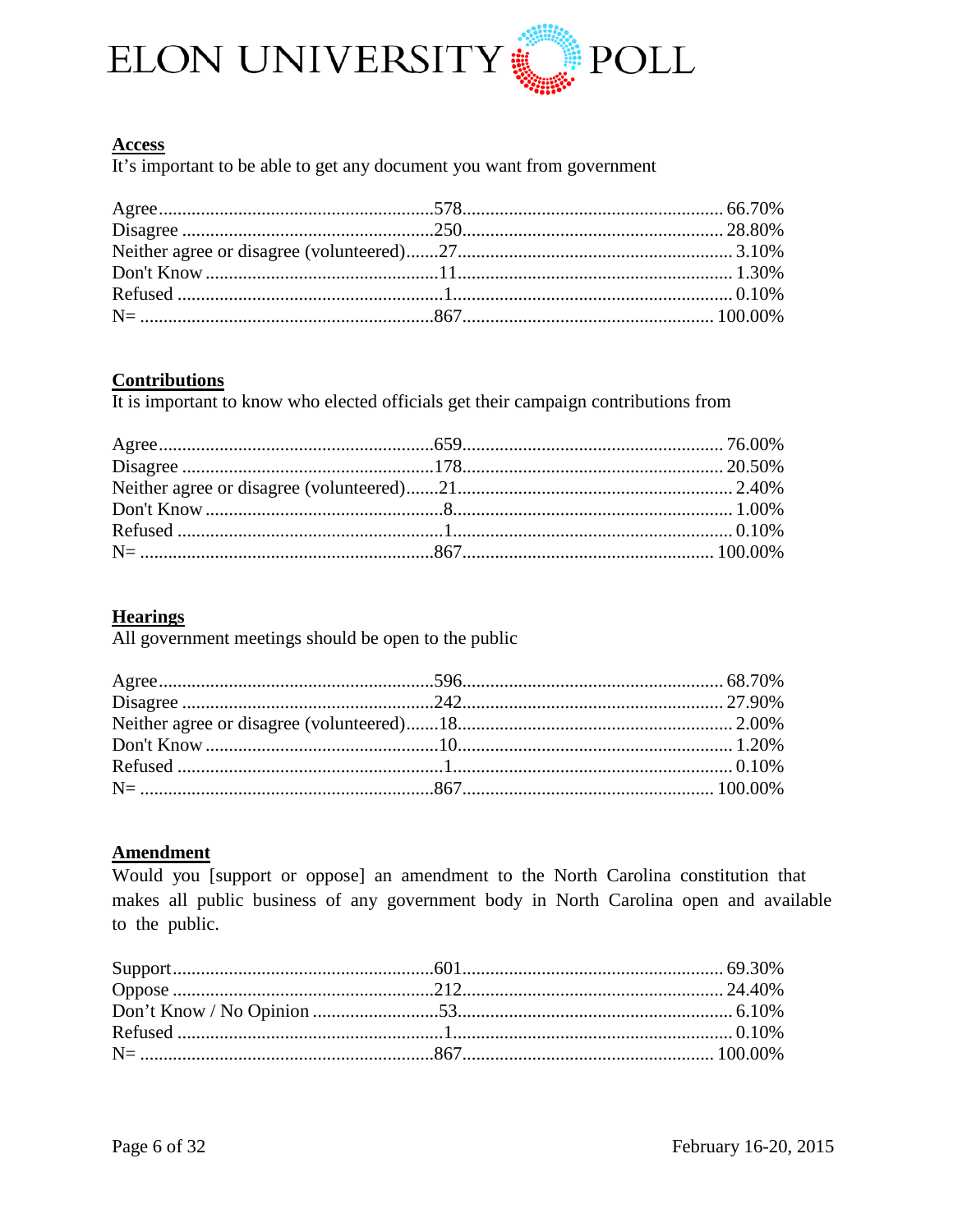

## **Body cameras**

Do you favor or oppose on-duty police officers wearing video cameras which would record events and actions as they occur?

# **Body camera video access**

Should all videos recorded by police body cameras be available to the public upon request or should the police be able to restrict access to these recordings?

#### **Drones**

Do you [suppose or favor] local police departments using unmanned aerial vehicles, sometimes referred to as drones, for surveillance?

## **National crime**

Is there more crime in the U.S. than there was a year ago, or less?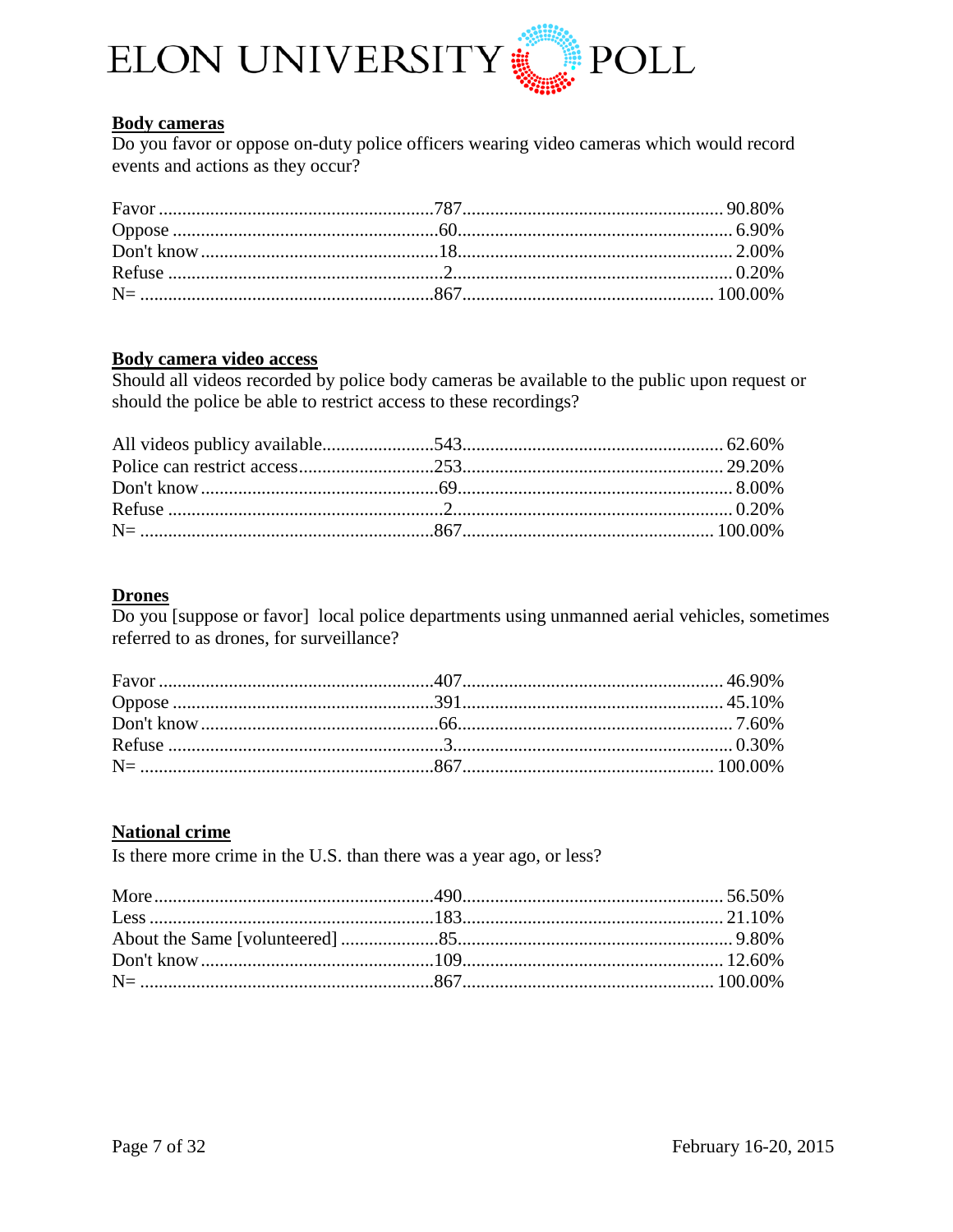

# **Trust in the Federal Government**

How much of the time do you think you can trust the federal government in Washington to do what is right-- just about always, most of the time or only some of the time?

# **Trust in the State Government**

How much of the time do you think you can trust the state government in Raleigh to do what is right-- just about always, most of the time or only some of the time?

# **Trust in Local Government**

How much of the time do you think you can trust the local government in your community to do what is right-- just about always, most of the time or only some of the time?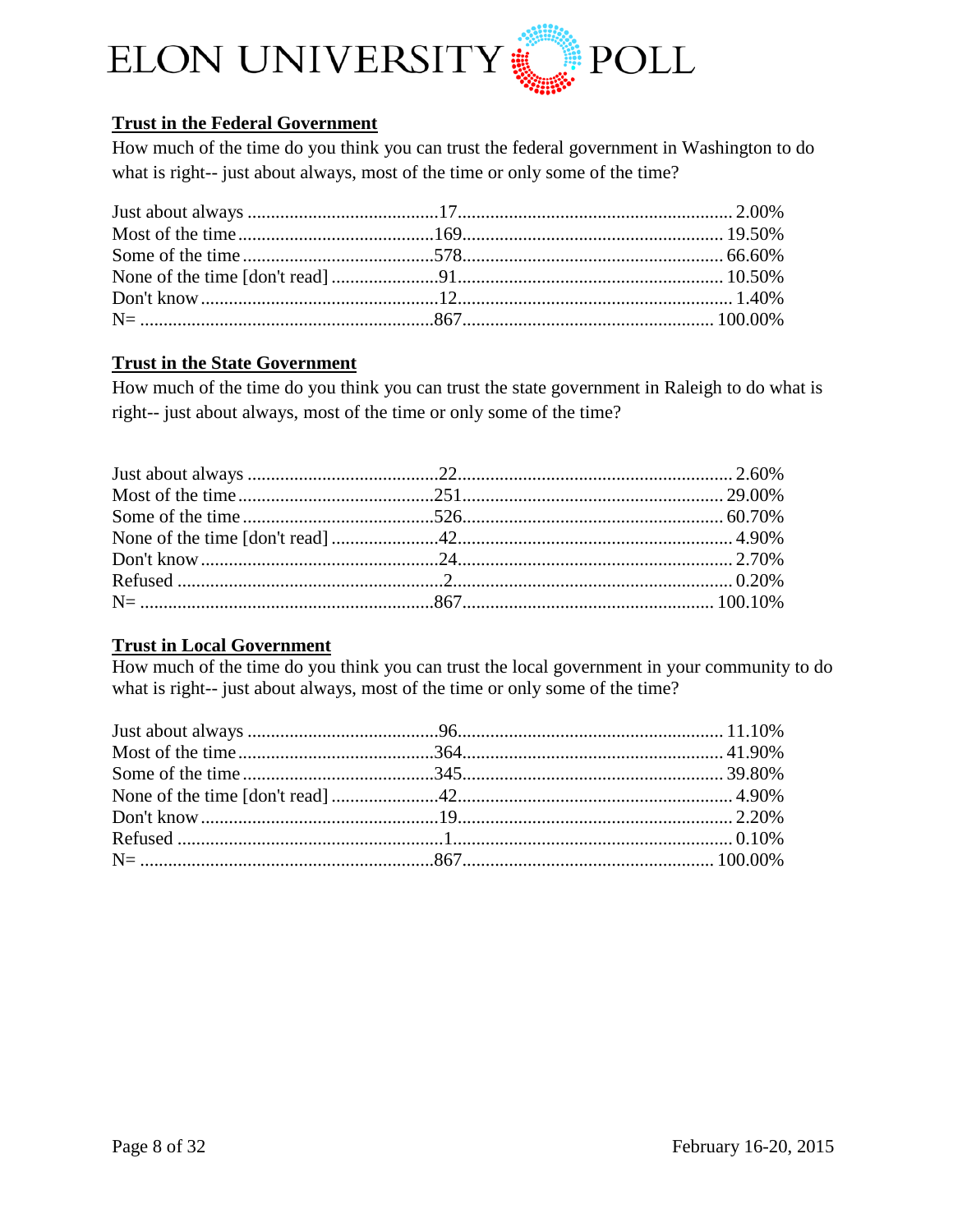

# <span id="page-8-0"></span>**Demographics**

# **PartyID**

Generally speaking, do you usually think of yourself as a Democrat, Republican, Independent, or something else?

## **Ideology**

When it comes to politics, do you usually think of yourself as liberal, moderate, conservative, or haven't you thought much about this?

## **Education**

How much school have you completed?

# **Sex/Gender**

Was the person male or female? [Interviewer is asked this question]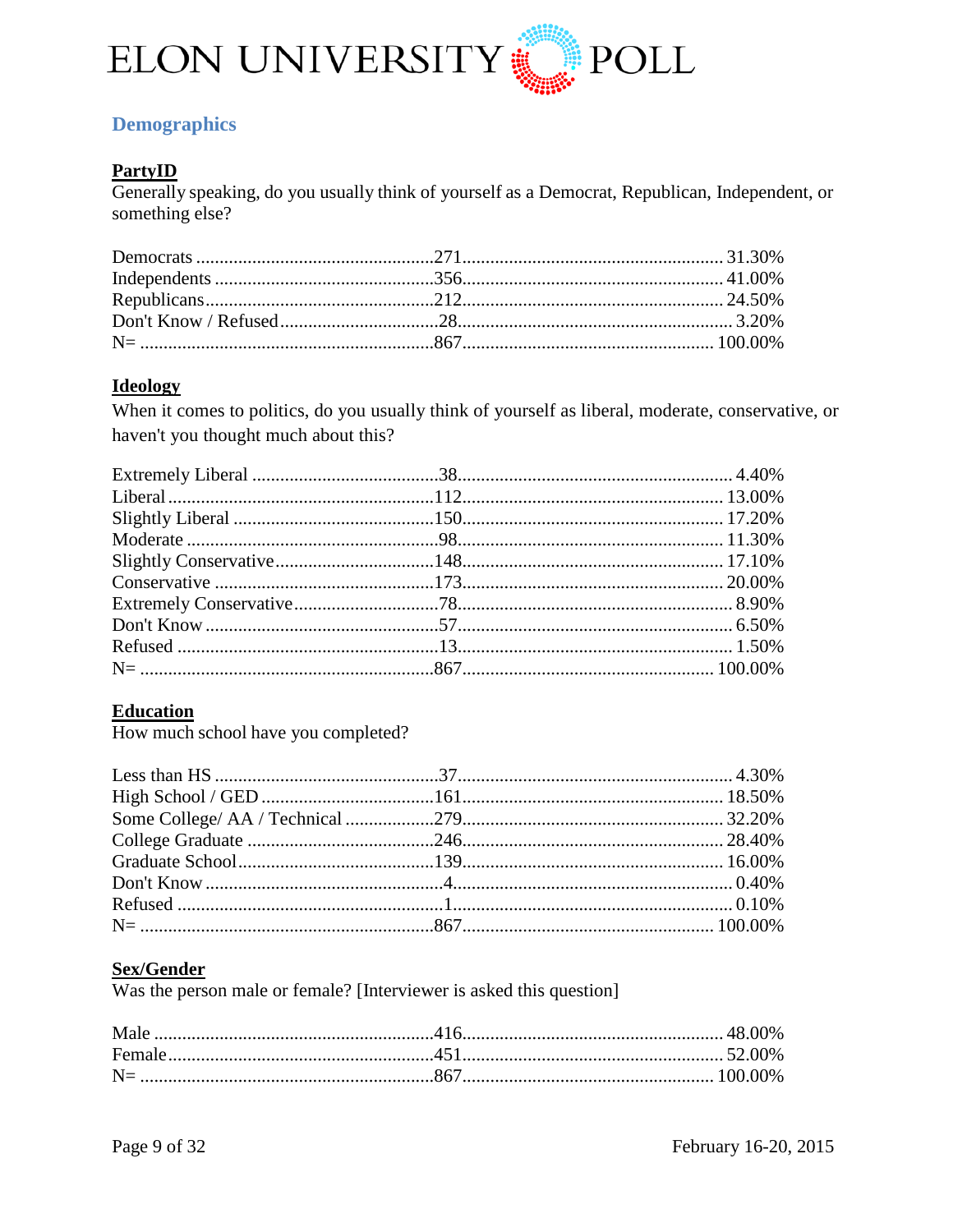

# **Income**

Is your annual household income more or less than \$50,000? (If = Under \$50,000) Is it more or less than \$25,000? (If = Over \$50,000) Is it more or less than \$75,000?

# Race

For statistical purposes only, could you please tell me your race or ethnic background?

# Age

How old are you? [Continuous variable - placed into categories]

## **Church Attendance**

Lots of things come up that keep people from attending religious services even if they want to. Thinking about your life these days, do you ever attend religious services, apart from occasional weddings, baptisms or funerals? [If Attend  $=$  YES] Do you go to religious services every week, almost every week, once or twice a month, a few times a year, or never?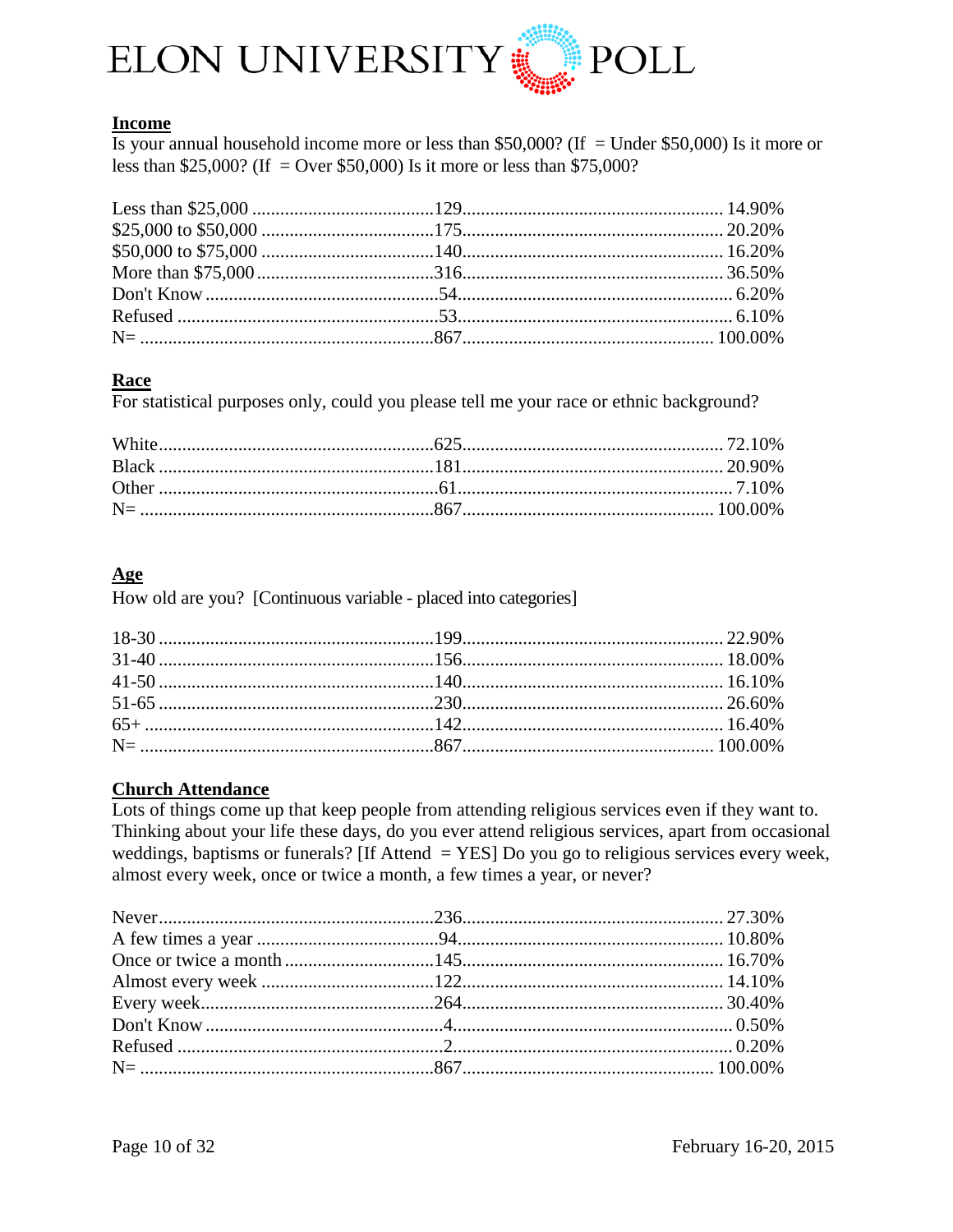

# **Accent**

Did the person have a Southern accent?

# Origin

Are you originally from North Carolina? [if growup  $!= 1$ ] Are you originally from the South?

# **Landline/Cellphone**

Do you have a land line phone? [asked to cell phones only] Do you have a cell phone? [asked to land line phones only]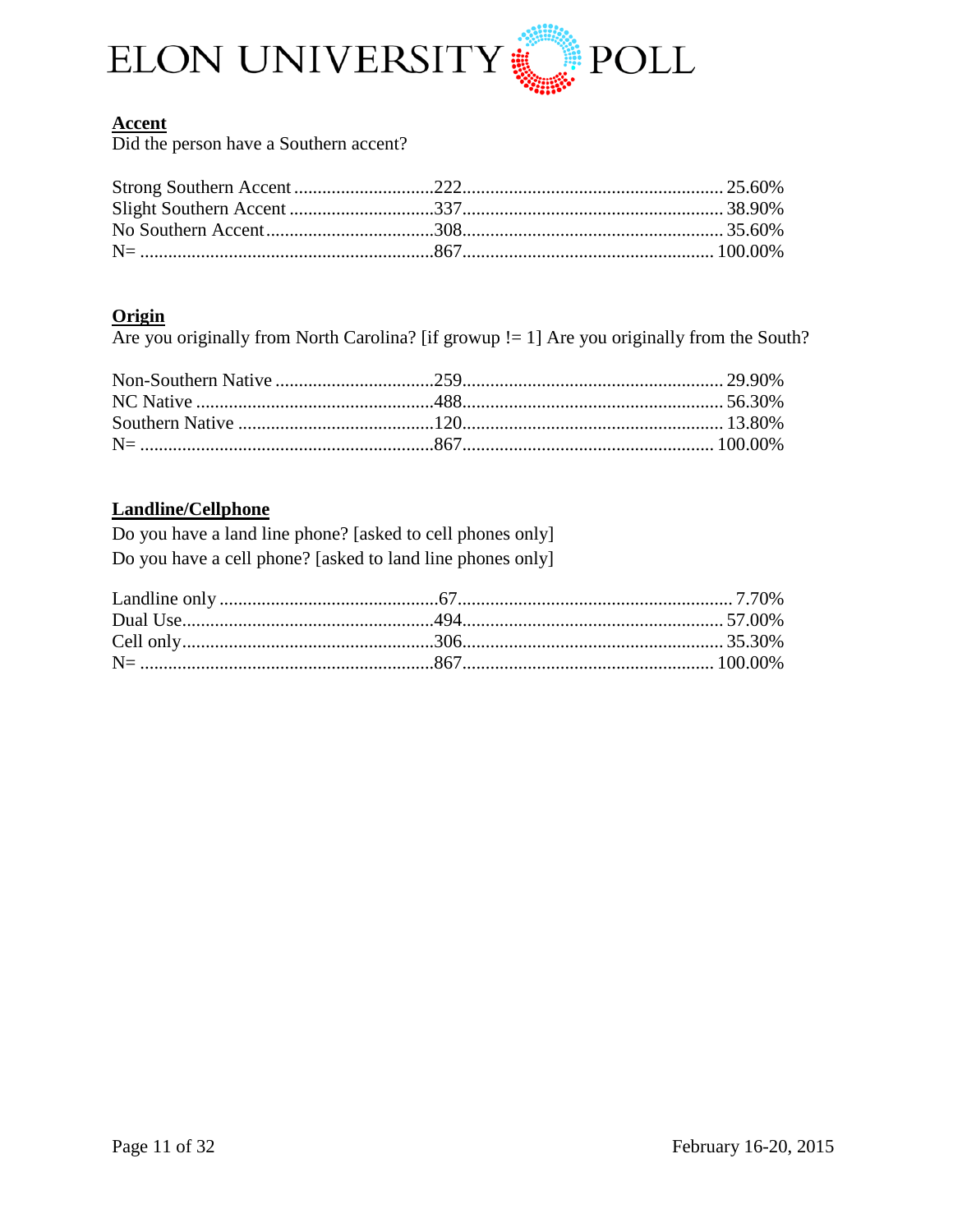

# <span id="page-11-0"></span>**Cross Tabulations**

Cross tabulations are for registered voters. Sample sizes and additional cross-tabs are available from [kfernandez@elon.edu](mailto:kfernandez@elon.edu) and [jhusser@elon.edu](mailto:jhusser@elon.edu) on request from journalists or academic researchers.

# <span id="page-11-1"></span>*Sunshine Law*

Most states have laws called "Sunshine Laws" that make public documents, records, information, and meetings available and accessible to citizens. . . . are you [aware or not aware] if North Carolina has these laws?

|                     | Aware | <b>Not Aware</b> | Don't Know     | <b>Total</b> |
|---------------------|-------|------------------|----------------|--------------|
|                     | $\%$  | $\%$             | $\%$           | $\%$         |
| <b>Democrats</b>    | 32    | 59               | 8              | 100          |
| <b>Independents</b> | 31    | 64               | 5              | 100          |
| <b>Republicans</b>  | 33    | 60               | 7              | 100          |
| <b>Total</b>        | 32    | 62               | $\overline{7}$ | 100          |
|                     | Aware | <b>Not Aware</b> | Don't Know     | <b>Total</b> |
|                     | $\%$  | $\%$             | $\%$           | $\%$         |
| White               | 31    | 62               | 7              | 100          |
| <b>Black</b>        | 35    | 60               | 5              | 100          |
| <b>Other</b>        | 31    | 63               | 6              | 100          |
| <b>Total</b>        | 32    | 62               | $\overline{7}$ | 100          |
|                     | Aware | <b>Not Aware</b> | Don't Know     | <b>Total</b> |
|                     | $\%$  | $\%$             | $\%$           | $\%$         |
| 18-30               | 27    | 71               | 3              | 100          |
| 31-40               | 31    | 66               | $\overline{4}$ | 100          |
| 41-50               | 35    | 58               | 7              | 100          |
| 51-65               | 36    | 57               | 7              | 100          |
| $65+$               | 30    | 57               | 13             | 100          |
| <b>Total</b>        | 32    | 62               | $\overline{7}$ | 100          |
|                     | Aware | <b>Not Aware</b> | Don't Know     | <b>Total</b> |
|                     | $\%$  | $\%$             | $\%$           | $\%$         |
| <b>Male</b>         | 34    | 60               | 6              | 100          |
| <b>Female</b>       | 30    | 63               | 7              | 100          |
| <b>Total</b>        | 32    | 62               | 7              | 100          |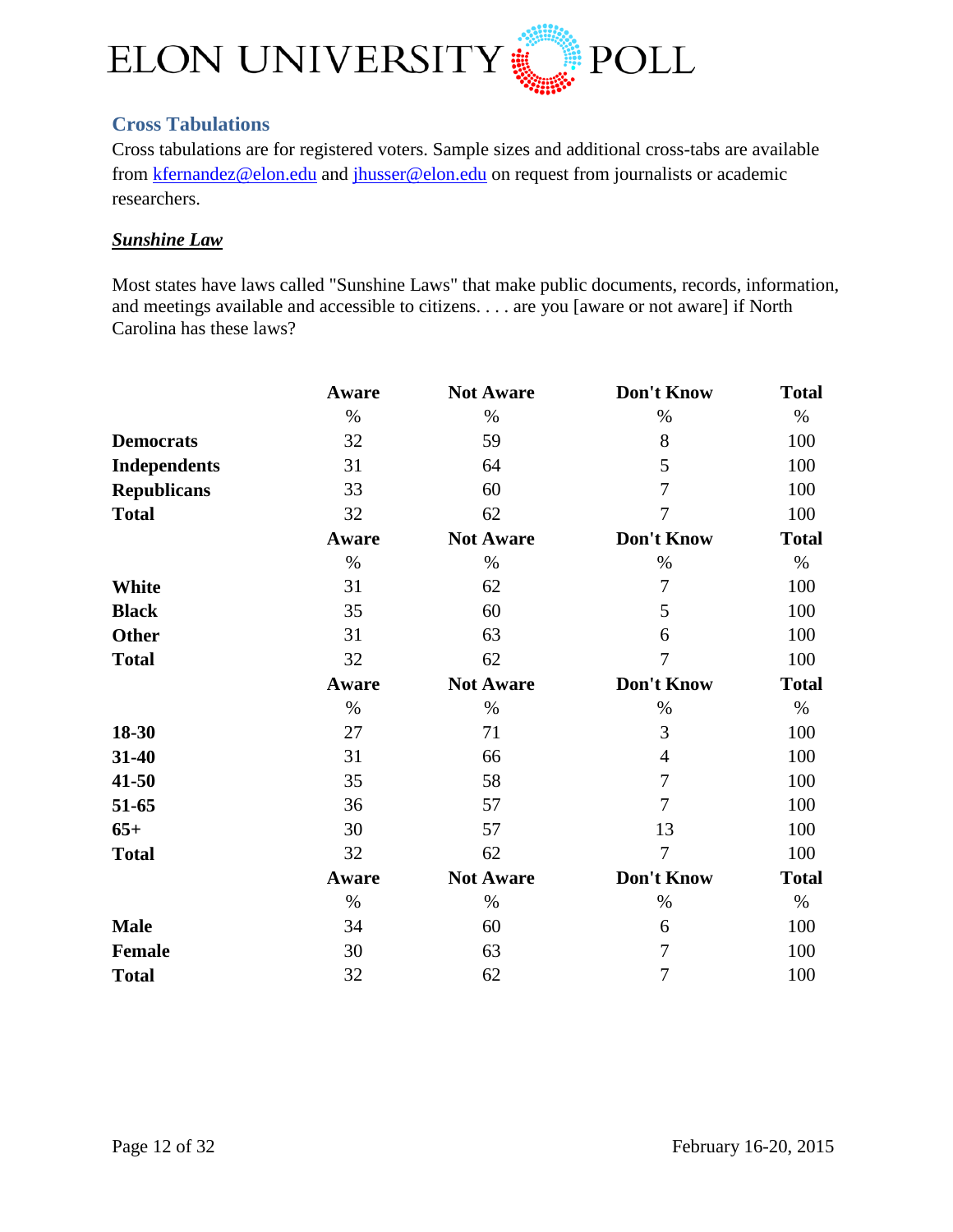

# <span id="page-12-0"></span>*Comparison*

Compared to 100 years ago, would you say the there is more corruption in state government today or less? [rotated]

|                     | <b>More</b> | Less       | <b>About the</b> | Don't          |                |              |
|---------------------|-------------|------------|------------------|----------------|----------------|--------------|
|                     | corruption  | corruption | same             | know           | <b>Refused</b> | <b>Total</b> |
|                     | $\%$        | $\%$       | $\%$             | $\%$           | $\%$           | $\%$         |
| <b>Democrats</b>    | 67          | 20         | 8                | 5              | $\overline{0}$ | 100          |
| <b>Independents</b> | 68          | 13         | 12               | 6              | $\overline{0}$ | 100          |
| <b>Republicans</b>  | 72          | 13         | 9                | 6              | $\mathbf{1}$   | 100          |
| <b>Total</b>        | 69          | 15         | 10               | 6              | $\overline{0}$ | 100          |
|                     | <b>More</b> | Less       | <b>About the</b> | Don't          |                |              |
|                     | corruption  | corruption | same             | know           | <b>Refused</b> | <b>Total</b> |
|                     | $\%$        | $\%$       | $\%$             | $\%$           | $\%$           | $\%$         |
| <b>White</b>        | 66          | 15         | 11               | $\overline{7}$ | $\overline{0}$ | 100          |
| <b>Black</b>        | 74          | 14         | 7                | 5              | $\theta$       | 100          |
| <b>Other</b>        | 77          | 10         | 8                | 5              | $\overline{0}$ | 100          |
| <b>Total</b>        | 69          | 15         | 10               | 6              | $\overline{0}$ | 100          |
|                     | <b>More</b> | Less       | <b>About the</b> | Don't          |                |              |
|                     | corruption  | corruption | same             | know           | <b>Refused</b> | <b>Total</b> |
|                     | $\%$        | $\%$       | $\%$             | $\%$           | $\%$           | $\%$         |
| 18-30               | 72          | 15         | 9                | $\overline{4}$ | $\overline{0}$ | 100          |
| 31-40               | 71          | 14         | 11               | $\overline{4}$ | $\overline{0}$ | 100          |
| 41-50               | 71          | 9          | 14               | 6              | $\overline{0}$ | 100          |
| 51-65               | 66          | 18         | 9                | $\overline{7}$ | $\overline{0}$ | 100          |
| $65+$               | 63          | 16         | 9                | 10             | $\overline{2}$ | 100          |
| <b>Total</b>        | 69          | 15         | 10               | 6              | $\overline{0}$ | 100          |
|                     | <b>More</b> | Less       | <b>About the</b> | Don't          |                |              |
|                     | corruption  | corruption | same             | know           | <b>Refused</b> | <b>Total</b> |
|                     | $\%$        | $\%$       | $\%$             | $\%$           | $\%$           | $\%$         |
| <b>Male</b>         | 64          | 18         | 12               | 7              | $\overline{0}$ | 100          |
| <b>Female</b>       | 73          | 12         | 8                | 5              | 1              | 100          |
| <b>Total</b>        | 69          | 15         | 10               | 6              | $\overline{0}$ | 100          |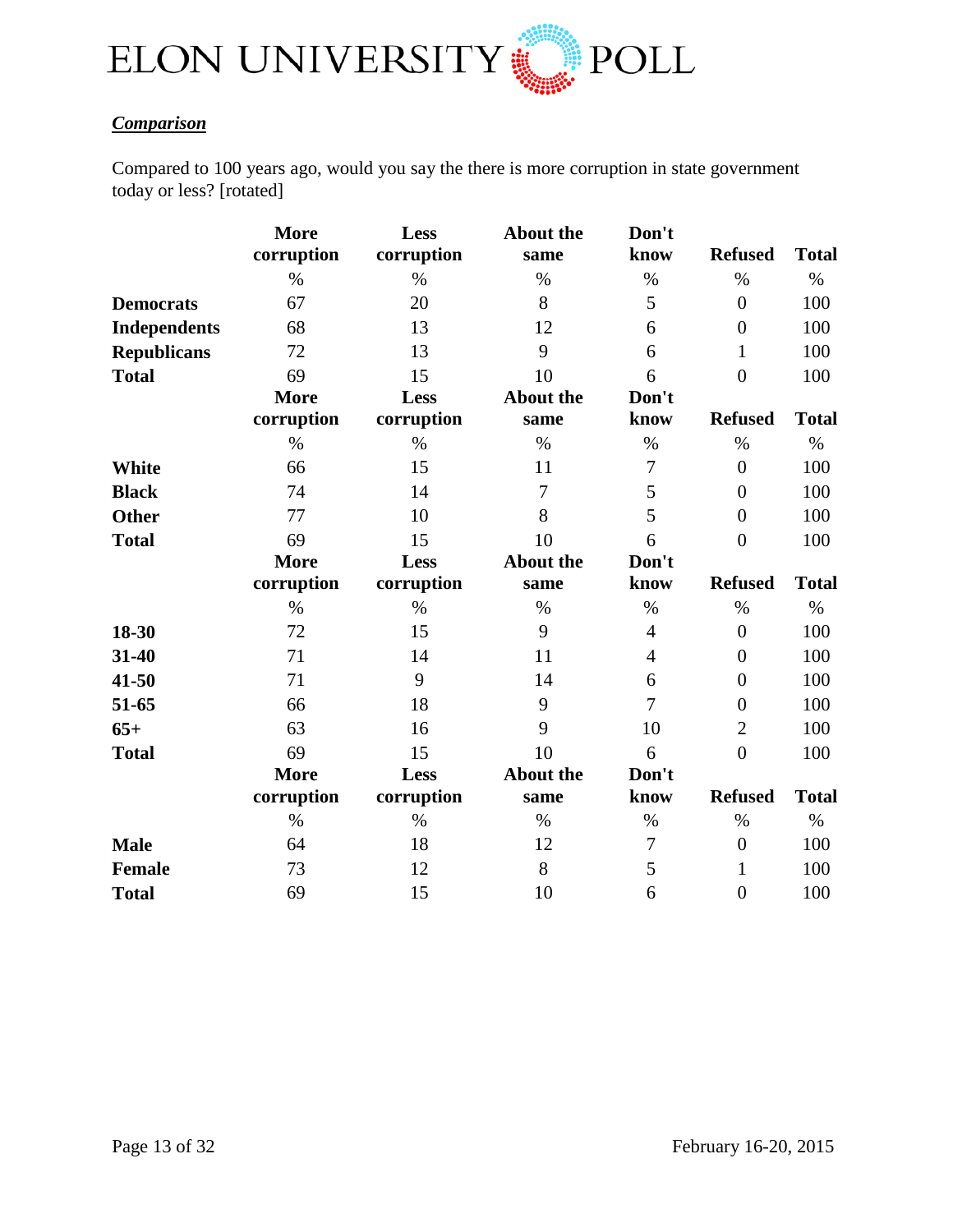

# <span id="page-13-0"></span>*Access*

It's important to be able to get any document you want from government

|                     |              |                 | Neither agree or |                  |                |              |
|---------------------|--------------|-----------------|------------------|------------------|----------------|--------------|
|                     | <b>Agree</b> | <b>Disagree</b> | disagree         | Don't Know       | <b>Refused</b> | <b>Total</b> |
|                     | $\%$         | $\%$            | $\%$             | $\%$             | $\%$           | $\%$         |
| <b>Democrats</b>    | 72           | 24              | $\overline{2}$   | $\overline{2}$   | $\overline{0}$ | 100          |
| <b>Independents</b> | 67           | 28              | $\overline{4}$   | $\overline{0}$   | $\theta$       | 100          |
| <b>Republicans</b>  | 60           | 36              | $\overline{2}$   | $\overline{2}$   | $\overline{0}$ | 100          |
| <b>Total</b>        | 67           | 29              | 3                | $\mathbf{1}$     | $\overline{0}$ | 100          |
|                     |              |                 | Neither agree or |                  |                |              |
|                     | Agree        | <b>Disagree</b> | disagree         | Don't Know       | <b>Refused</b> | <b>Total</b> |
|                     | $\%$         | $\%$            | $\%$             | $\%$             | $\%$           | $\%$         |
| White               | 66           | 29              | $\overline{4}$   | $\overline{2}$   | $\overline{0}$ | 100          |
| <b>Black</b>        | 69           | 27              | 3                | 1                | $\overline{0}$ | 100          |
| <b>Other</b>        | 69           | 31              | $\overline{0}$   | $\boldsymbol{0}$ | $\overline{0}$ | 100          |
| <b>Total</b>        | 67           | 29              | 3                | 1                | $\overline{0}$ | 100          |
|                     |              |                 | Neither agree or |                  |                |              |
|                     | <b>Agree</b> | <b>Disagree</b> | disagree         | Don't Know       | <b>Refused</b> | <b>Total</b> |
|                     | $\%$         | $\%$            | $\%$             | $\%$             | $\%$           | $\%$         |
| 18-30               | 67           | 30              | 3                | $\overline{0}$   | $\overline{0}$ | 100          |
| 31-40               | 71           | 24              | $\overline{2}$   | $\mathbf{2}$     | 1              | 100          |
| 41-50               | 70           | 27              | $\mathbf{1}$     | 3                | $\overline{0}$ | 100          |
| 51-65               | 63           | 33              | $\overline{4}$   | $\overline{0}$   | $\overline{0}$ | 100          |
| $65+$               | 63           | 28              | 6                | 3                | $\overline{0}$ | 100          |
| <b>Total</b>        | 67           | 29              | 3                | 1                | $\overline{0}$ | 100          |
|                     |              |                 | Neither agree or |                  |                |              |
|                     | <b>Agree</b> | <b>Disagree</b> | disagree         | Don't Know       | <b>Refused</b> | <b>Total</b> |
|                     | $\%$         | $\%$            | $\%$             | $\%$             | $\%$           | $\%$         |
| <b>Male</b>         | 68           | 29              | 3                | 1                | $\overline{0}$ | 100          |
| <b>Female</b>       | 66           | 29              | $\overline{4}$   | $\overline{2}$   | $\overline{0}$ | 100          |
| <b>Total</b>        | 67           | 29              | 3                | $\mathbf{1}$     | $\overline{0}$ | 100          |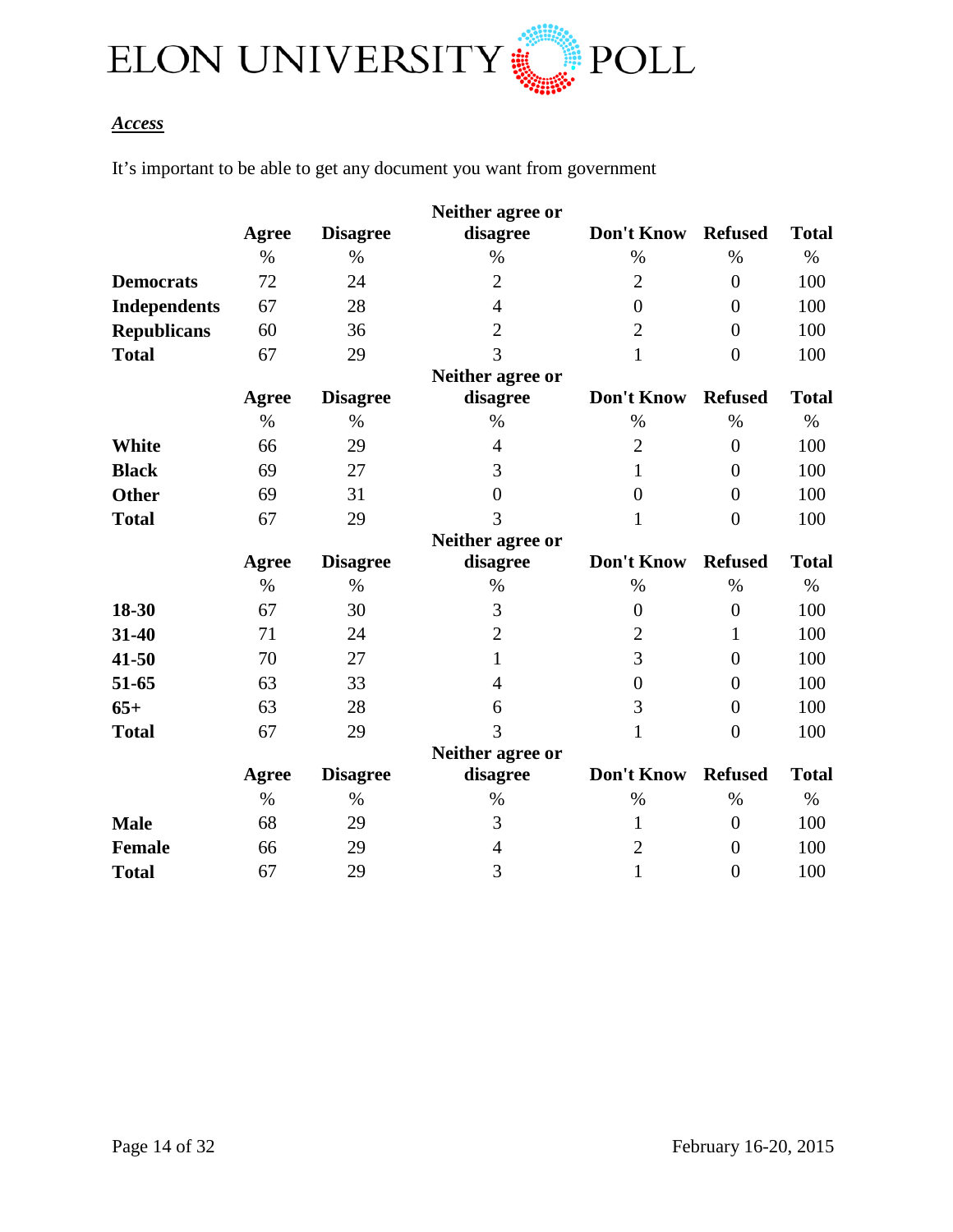

# <span id="page-14-0"></span>*Contributions*

It is important to know who elected officials get their campaign contributions from

|                     | Agree        | <b>Disagree</b> | <b>Neither</b><br>agree or<br>disagree | Don't<br><b>Know</b> | <b>Refused</b>   | <b>Total</b> |
|---------------------|--------------|-----------------|----------------------------------------|----------------------|------------------|--------------|
|                     | $\%$         | $\%$            | $\%$                                   | $\%$                 | $\%$             | $\%$         |
| <b>Democrats</b>    | 77           | 21              | $\overline{2}$                         | $\mathbf{1}$         | $\overline{0}$   | 100          |
| <b>Independents</b> | 78           | 19              | 3                                      | $\mathbf{1}$         | $\overline{0}$   | 100          |
| <b>Republicans</b>  | 72           | 24              | $\overline{2}$                         | $\mathbf{1}$         | $\overline{0}$   | 100          |
| <b>Total</b>        | 76           | 21              | $\overline{2}$                         | $\mathbf{1}$         | $\overline{0}$   | 100          |
|                     |              |                 | <b>Neither</b>                         | Don't                |                  |              |
|                     | <b>Agree</b> | <b>Disagree</b> | agree or<br>disagree                   | Know                 | <b>Refused</b>   | <b>Total</b> |
|                     | $\%$         | $\%$            | $\%$                                   | $\%$                 | $\%$             | $\%$         |
| <b>White</b>        | 81           | 17              | $\overline{2}$                         | $\mathbf{1}$         | $\overline{0}$   | 100          |
| <b>Black</b>        | 65           | 30              | 3                                      | $\overline{2}$       | $\overline{0}$   | 100          |
| <b>Other</b>        | 62           | 31              | 7                                      | $\overline{0}$       | $\boldsymbol{0}$ | 100          |
| <b>Total</b>        | 76           | 21              | $\overline{2}$                         | $\mathbf{1}$         | $\boldsymbol{0}$ | 100          |
|                     |              |                 | <b>Neither</b>                         |                      |                  |              |
|                     |              |                 | agree or                               | Don't                |                  |              |
|                     | Agree        | <b>Disagree</b> | disagree                               | <b>Know</b>          | <b>Refused</b>   | <b>Total</b> |
|                     | $\%$         | $\%$            | $\%$                                   | $\%$                 | $\%$             | $\%$         |
| 18-30               | 68           | 28              | $\overline{3}$                         | $\mathbf{1}$         | $\overline{0}$   | 100          |
| 31-40               | 73           | 25              | $\overline{2}$                         | $\overline{0}$       | $\overline{0}$   | 100          |
| 41-50               | 77           | 19              | $\overline{2}$                         | $\mathbf{1}$         | $\mathbf{1}$     | 100          |
| 51-65               | 81           | 17              | $\mathbf{1}$                           | $\mathbf{1}$         | $\overline{0}$   | 100          |
| $65+$               | 81           | 13              | 3                                      | $\overline{2}$       | $\boldsymbol{0}$ | 100          |
| <b>Total</b>        | 76           | 21              | $\overline{2}$                         | $\mathbf{1}$         | $\overline{0}$   | 100          |
|                     |              |                 | <b>Neither</b>                         |                      |                  |              |
|                     |              |                 | agree or                               | Don't                |                  |              |
|                     | <b>Agree</b> | <b>Disagree</b> | disagree                               | <b>Know</b>          | <b>Refused</b>   | <b>Total</b> |
|                     | $\%$         | $\%$            | $\%$                                   | $\%$                 | $\%$             | $\%$         |
| <b>Male</b>         | 76           | 19              | $\overline{4}$                         | $\mathbf{1}$         | $\overline{0}$   | 100          |
| <b>Female</b>       | 76           | 22              | 1                                      | $\mathbf{1}$         | $\overline{0}$   | 100          |
| <b>Total</b>        | 76           | 21              | $\overline{2}$                         | $\mathbf{1}$         | $\boldsymbol{0}$ | 100          |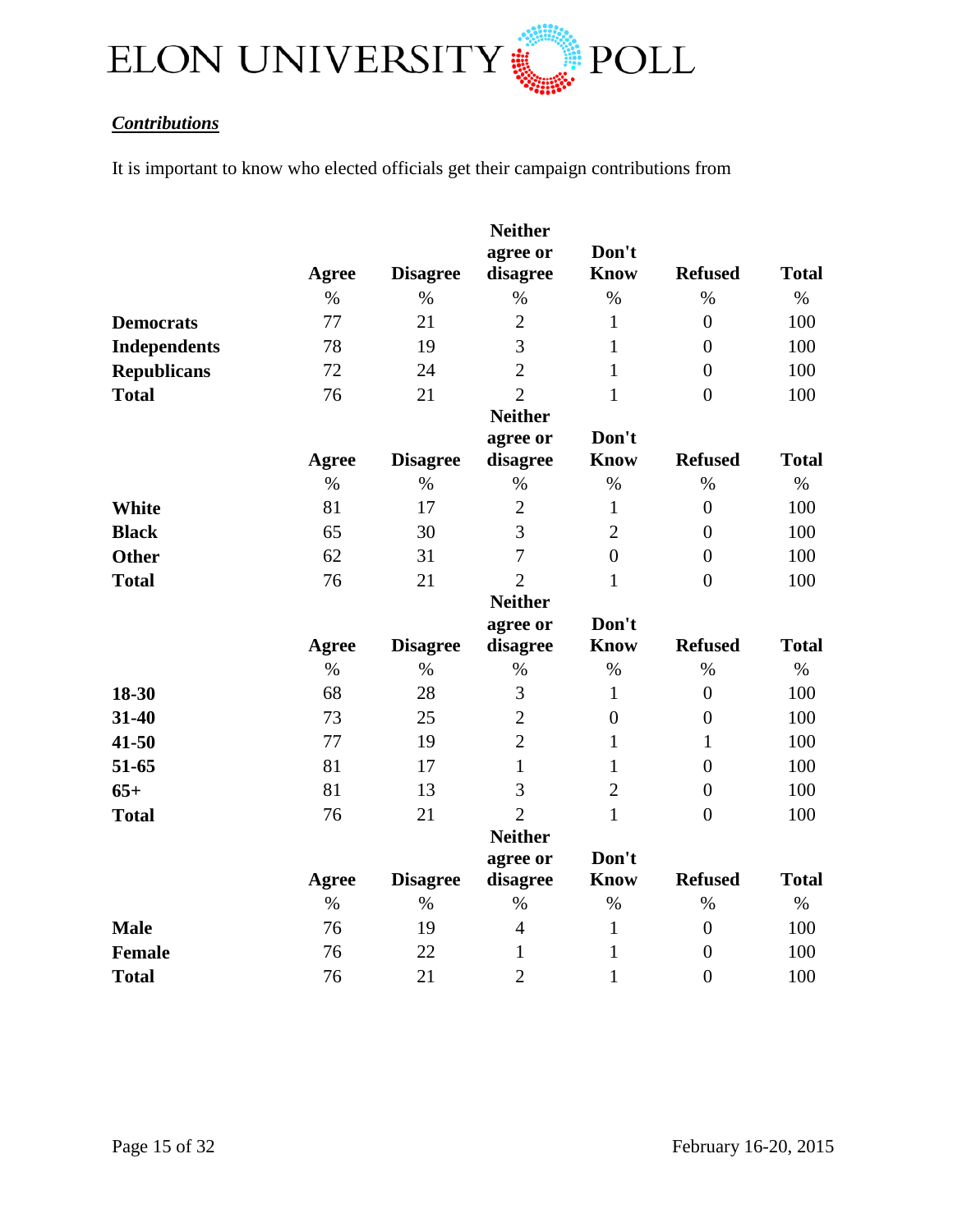

# <span id="page-15-0"></span>*Hearings*

All government meetings should be open to the public

|                     |       |                 | Neither agree or | Don't          |                  |              |
|---------------------|-------|-----------------|------------------|----------------|------------------|--------------|
|                     | Agree | <b>Disagree</b> | disagree         | <b>Know</b>    | <b>Refused</b>   | <b>Total</b> |
|                     | $\%$  | $\%$            | $\%$             | $\%$           | $\%$             | $\%$         |
| <b>Democrats</b>    | 70    | 27              | $\mathbf{2}$     | $\overline{2}$ | $\overline{0}$   | 100          |
| <b>Independents</b> | 71    | 25              | 3                | $\mathbf{1}$   | $\overline{0}$   | 100          |
| <b>Republicans</b>  | 63    | 34              | $\mathbf{1}$     | 1              | $\overline{0}$   | 100          |
| <b>Total</b>        | 69    | 28              | $\overline{2}$   | 1              | $\overline{0}$   | 100          |
|                     |       |                 | Neither agree or | Don't          |                  |              |
|                     | Agree | <b>Disagree</b> | disagree         | <b>Know</b>    | <b>Refused</b>   | <b>Total</b> |
|                     | $\%$  | $\%$            | $\%$             | $\%$           | $\%$             | $\%$         |
| <b>White</b>        | 66    | 31              | $\overline{2}$   | $\overline{2}$ | $\overline{0}$   | 100          |
| <b>Black</b>        | 75    | 22              | $\overline{2}$   | $\overline{0}$ | $\boldsymbol{0}$ | 100          |
| <b>Other</b>        | 81    | 17              | $\overline{2}$   | $\overline{0}$ | $\boldsymbol{0}$ | 100          |
| <b>Total</b>        | 69    | 28              | $\overline{2}$   | 1              | $\overline{0}$   | 100          |
|                     |       |                 | Neither agree or | Don't          |                  |              |
|                     | Agree | <b>Disagree</b> | disagree         | <b>Know</b>    | <b>Refused</b>   | <b>Total</b> |
|                     | $\%$  | $\%$            | $\%$             | $\%$           | $\%$             | $\%$         |
| 18-30               | 77    | 21              | $\mathbf{1}$     | $\mathbf{1}$   | $\boldsymbol{0}$ | 100          |
| 31-40               | 66    | 29              | 4                | $\overline{0}$ | $\mathbf{1}$     | 100          |
| 41-50               | 68    | 28              | $\overline{2}$   | 1              | $\overline{0}$   | 100          |
| 51-65               | 66    | 31              | $\overline{2}$   | $\mathbf{1}$   | $\boldsymbol{0}$ | 100          |
| $65+$               | 64    | 30              | 3                | 3              | $\overline{0}$   | 100          |
| <b>Total</b>        | 69    | 28              | $\overline{2}$   |                | $\overline{0}$   | 100          |
|                     |       |                 | Neither agree or | Don't          |                  |              |
|                     | Agree | <b>Disagree</b> | disagree         | <b>Know</b>    | <b>Refused</b>   | <b>Total</b> |
|                     | $\%$  | $\%$            | $\%$             | $\%$           | $\%$             | $\%$         |
| <b>Male</b>         | 69    | 28              | $\overline{2}$   | $\overline{0}$ | $\boldsymbol{0}$ | 100          |
| <b>Female</b>       | 68    | 28              | $\overline{2}$   | $\mathbf{2}$   | $\boldsymbol{0}$ | 100          |
| <b>Total</b>        | 69    | 28              | $\overline{2}$   | $\mathbf{1}$   | $\boldsymbol{0}$ | 100          |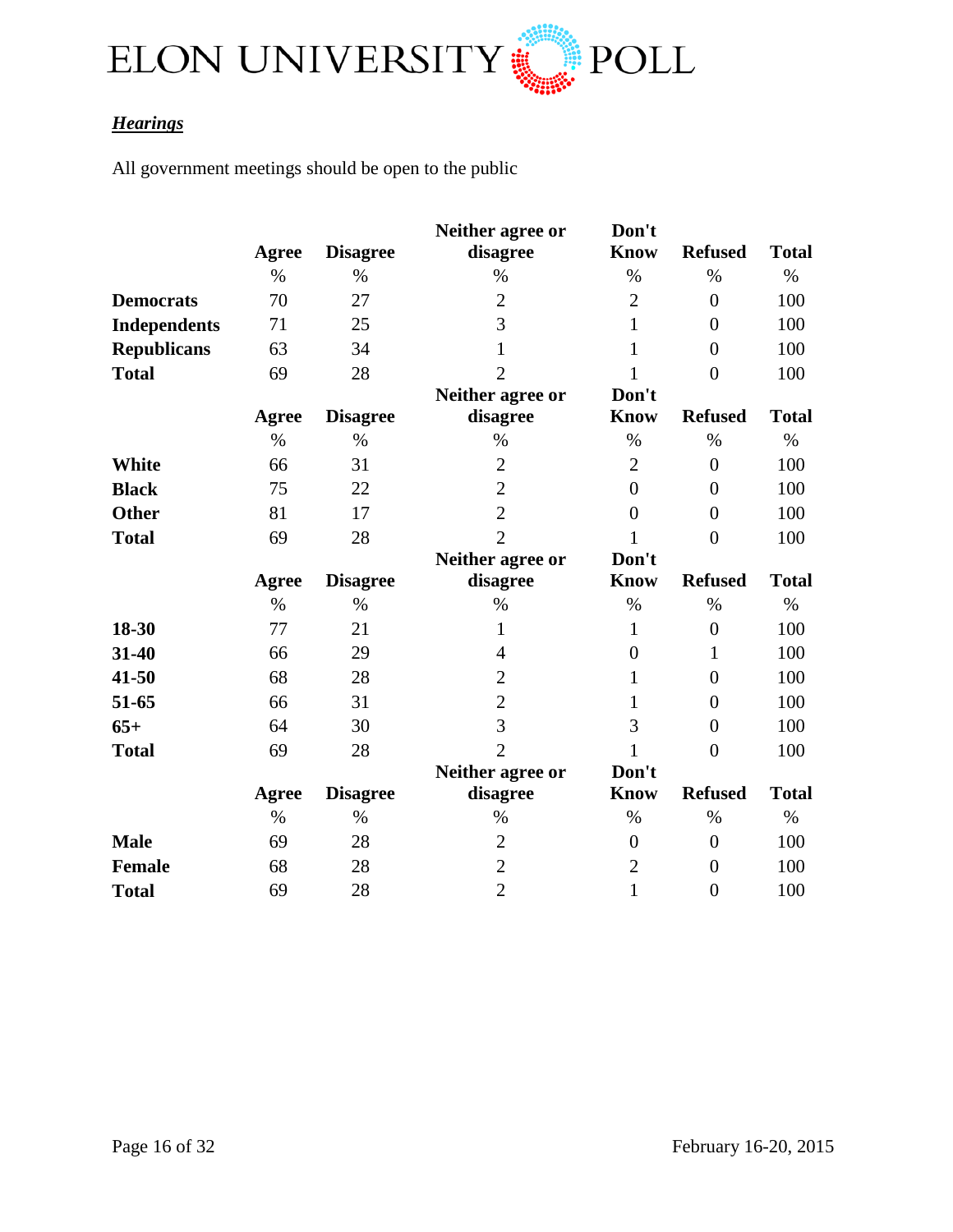

# <span id="page-16-0"></span>*Amendment*

Would you [support or oppose] an amendment to the North Carolina constitution that makes all public business of any government body in North Carolina open and available to the public.

|                      | <b>Support</b> | <b>Oppose</b> | Don't Know     | <b>Refused</b>   | <b>Total</b> |
|----------------------|----------------|---------------|----------------|------------------|--------------|
|                      | $\%$           | $\%$          | $\%$           | $\%$             | $\%$         |
| <b>Democrats</b>     | 74             | 23            | $\overline{4}$ | $\overline{0}$   | 100          |
| <b>Independents</b>  | 73             | 22            | 5              | $\overline{0}$   | 100          |
| <b>Republicans</b>   | 62             | 29            | 9              | $\overline{0}$   | 100          |
| Don't Know / Refused | 44             | 37            | 19             | $\boldsymbol{0}$ | 100          |
| <b>Total</b>         | 69             | 24            | 6              | $\overline{0}$   | 100          |
|                      | <b>Support</b> | Oppose        | Don't Know     | <b>Refused</b>   | <b>Total</b> |
|                      | $\%$           | $\%$          | $\%$           | $\%$             | $\%$         |
| White                | 69             | 24            | 7              | $\overline{0}$   | 100          |
| <b>Black</b>         | 72             | 25            | 3              | $\overline{0}$   | 100          |
| <b>Other</b>         | 67             | 29            | $\overline{4}$ | $\theta$         | 100          |
| <b>Total</b>         | 69             | 24            | 6              | $\overline{0}$   | 100          |
|                      | <b>Support</b> | <b>Oppose</b> | Don't Know     | <b>Refused</b>   | <b>Total</b> |
|                      | $\%$           | $\%$          | $\%$           | $\%$             | $\%$         |
| 18-30                | 68             | 28            | $\overline{4}$ | $\overline{0}$   | 100          |
| 31-40                | 65             | 26            | $\tau$         | 1                | 100          |
| 41-50                | 65             | 29            | 6              | $\overline{0}$   | 100          |
| 51-65                | 75             | 20            | 5              | $\overline{0}$   | 100          |
| $65+$                | 71             | 20            | 8              | $\overline{0}$   | 100          |
| <b>Total</b>         | 69             | 24            | 6              | $\overline{0}$   | 100          |
|                      | <b>Support</b> | <b>Oppose</b> | Don't Know     | <b>Refused</b>   | <b>Total</b> |
|                      | $\%$           | $\%$          | $\%$           | $\%$             | $\%$         |
| <b>Male</b>          | 71             | 23            | 5              | $\overline{0}$   | 100          |
| <b>Female</b>        | 67             | 26            | 7              | $\boldsymbol{0}$ | 100          |
| <b>Total</b>         | 69             | 24            | 6              | $\boldsymbol{0}$ | 100          |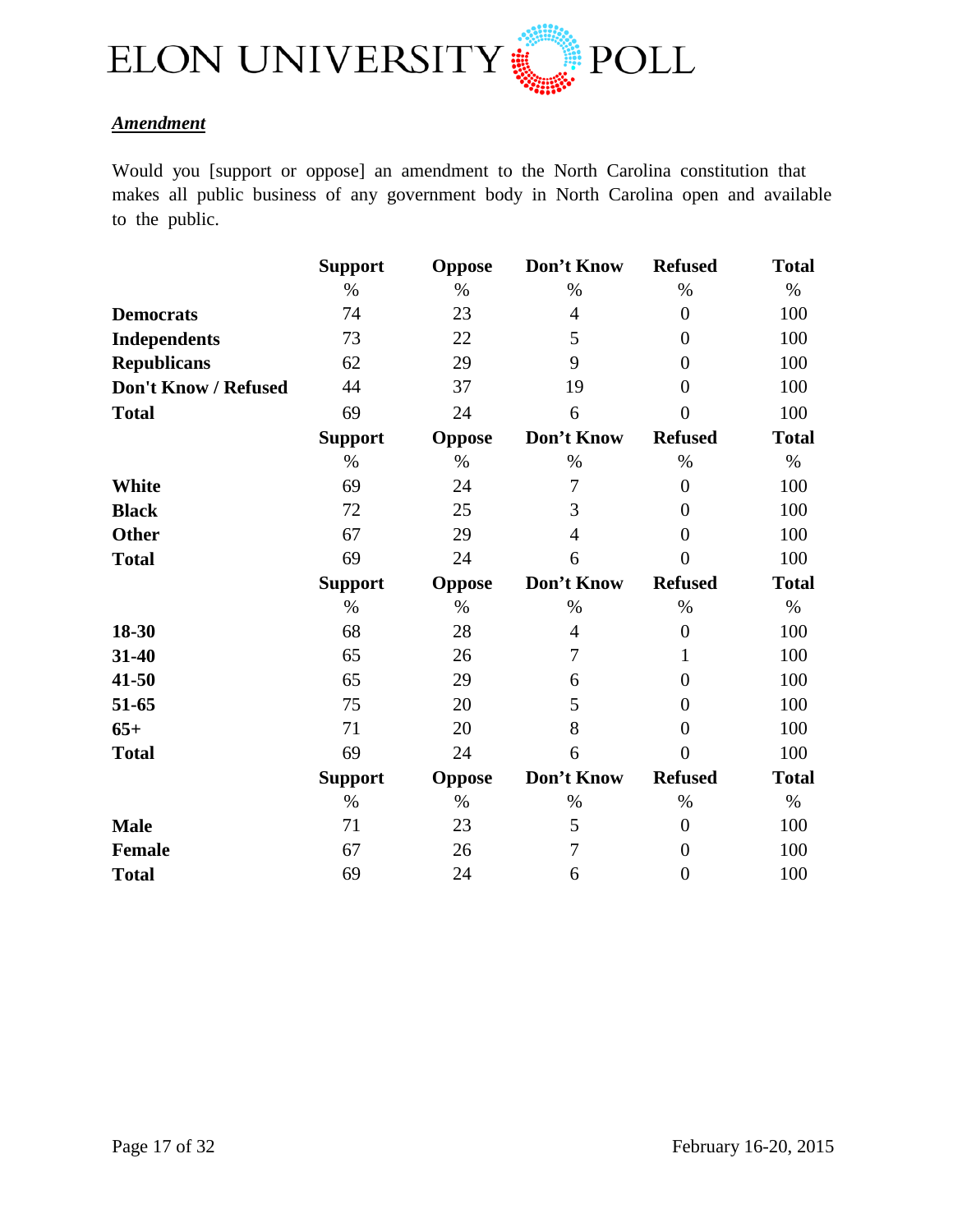

# <span id="page-17-0"></span>*Body Cameras*

Do you favor or oppose on-duty police officers wearing video cameras which would record events and actions as they occur?

|                     | Favor | <b>Oppose</b>  | Don't know     | <b>Refuse</b>  | <b>Total</b> |
|---------------------|-------|----------------|----------------|----------------|--------------|
|                     | $\%$  | $\%$           | $\%$           | $\%$           | $\%$         |
| <b>Democrats</b>    | 90    | 8              | 1              | 1              | 100          |
| <b>Independents</b> | 91    | 7              | $\overline{2}$ | $\overline{0}$ | 100          |
| <b>Republicans</b>  | 93    | 5              | $\overline{2}$ | $\overline{0}$ | 100          |
| <b>Total</b>        | 91    | 7              | $\overline{2}$ | $\theta$       | 100          |
|                     | Favor | Oppose         | Don't know     | <b>Refuse</b>  | <b>Total</b> |
|                     | $\%$  | $\%$           | $\%$           | $\%$           | $\%$         |
| <b>White</b>        | 91    | 6              | 3              | $\theta$       | 100          |
| <b>Black</b>        | 88    | 11             | $\overline{0}$ | $\overline{0}$ | 100          |
| <b>Other</b>        | 98    | $\overline{2}$ | $\theta$       | $\theta$       | 100          |
| <b>Total</b>        | 91    | 7              | $\overline{2}$ | $\overline{0}$ | 100          |
|                     | Favor | <b>Oppose</b>  | Don't know     | <b>Refuse</b>  | <b>Total</b> |
|                     | $\%$  | $\%$           | $\%$           | $\%$           | $\%$         |
| 18-30               | 93    | 6              | 1              | $\theta$       | 100          |
| 31-40               | 91    | 6              | 3              | $\theta$       | 100          |
| $41 - 50$           | 85    | 12             | 3              | $\overline{0}$ | 100          |
| 51-65               | 92    | 6              | $\overline{2}$ | $\theta$       | 100          |
| $65+$               | 91    | 6              | $\overline{2}$ |                | 100          |
| <b>Total</b>        | 91    | 7              | $\overline{2}$ | $\overline{0}$ | 100          |
|                     | Favor | <b>Oppose</b>  | Don't know     | <b>Refuse</b>  | <b>Total</b> |
|                     | $\%$  | $\%$           | %              | $\%$           | $\%$         |
| <b>Male</b>         | 90    | 7              | $\overline{2}$ | $\theta$       | 100          |
| <b>Female</b>       | 91    | 7              | $\overline{2}$ | $\overline{0}$ | 100          |
| <b>Total</b>        | 91    | 7              | $\overline{2}$ | $\theta$       | 100          |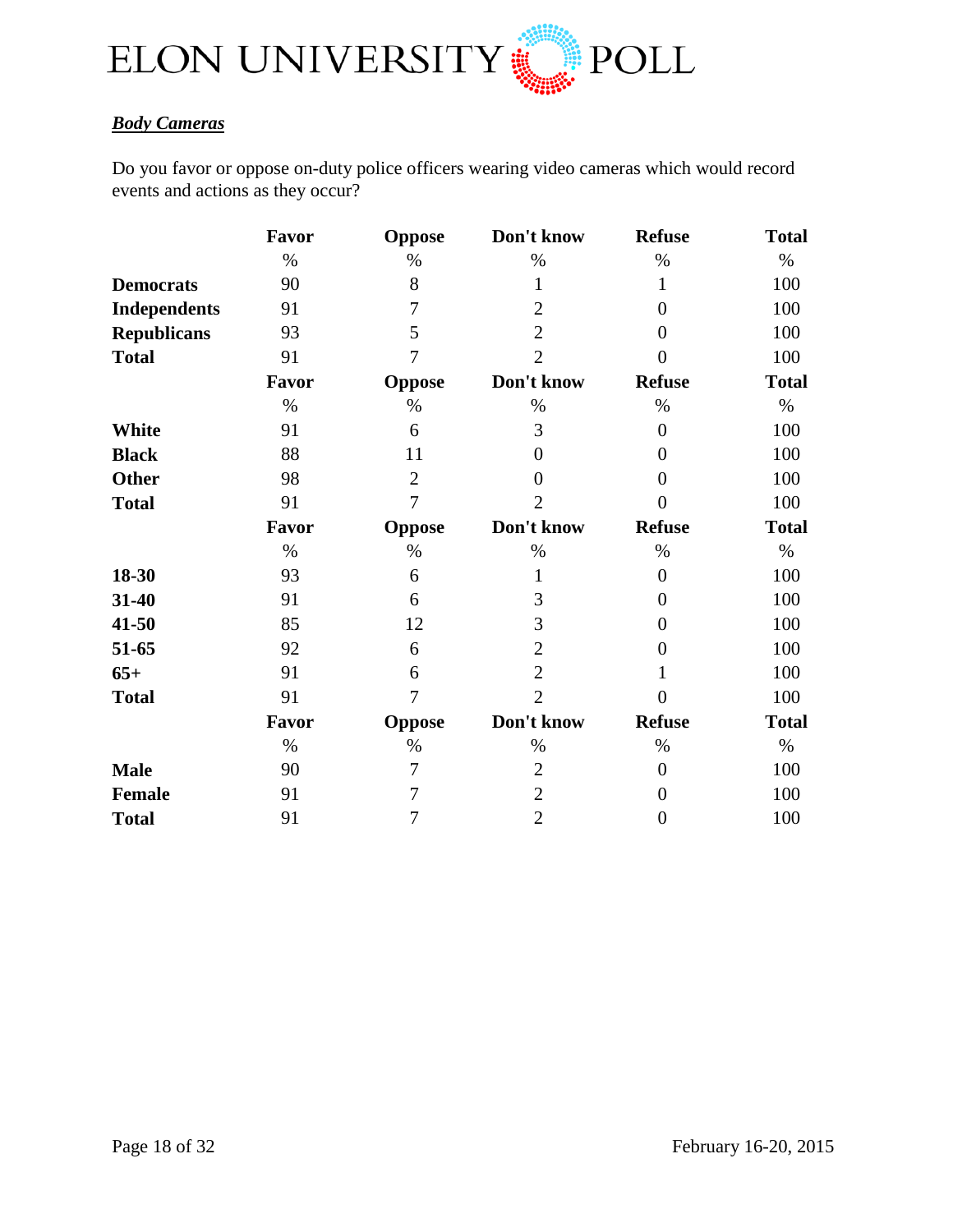

# <span id="page-18-0"></span>*Body Camera Video Access*

Should all videos recorded by police body cameras be available to the public upon request or should the police be able to restrict access to these recordings?

|                     | All videos publicly<br>available | Police can restrict<br>access | Don't<br>know | <b>Refuse</b>  | <b>Total</b> |
|---------------------|----------------------------------|-------------------------------|---------------|----------------|--------------|
|                     | $\%$                             | $\%$                          | $\%$          | $\%$           | $\%$         |
| <b>Democrats</b>    | 68                               | 26                            | 6             | 1              | 100          |
| <b>Independents</b> | 66                               | 24                            | 9             | $\overline{0}$ | 100          |
| <b>Republicans</b>  | 51                               | 40                            | 8             | $\overline{0}$ | 100          |
| <b>Total</b>        | 63                               | 29                            | 8             | $\overline{0}$ | 100          |
|                     | All videos publicly<br>available | Police can restrict<br>access | Don't<br>know | <b>Refuse</b>  | <b>Total</b> |
|                     | $\%$                             | $\%$                          | $\%$          | $\%$           | $\%$         |
| White               | 58                               | 33                            | 9             | $\overline{0}$ | 100          |
| <b>Black</b>        | 78                               | 15                            | 6             | $\overline{0}$ | 100          |
| <b>Other</b>        | 67                               | 28                            | 5             | $\overline{0}$ | 100          |
| <b>Total</b>        | 63                               | 29                            | 8             | $\overline{0}$ | 100          |
|                     | All videos publicly              | Police can restrict           | Don't         |                |              |
|                     | available                        | access                        | know          | <b>Refuse</b>  | <b>Total</b> |
|                     | $\%$                             | $\%$                          | $\%$          | $\%$           | $\%$         |
| 18-30               | 68                               | 25                            | 7             | $\overline{0}$ | 100          |
| 31-40               | 66                               | 28                            | 6             | $\overline{0}$ | 100          |
| 41-50               | 57                               | 36                            | 8             | $\overline{0}$ | 100          |
| 51-65               | 65                               | 27                            | 8             | $\overline{0}$ | 100          |
| $65+$               | 53                               | 34                            | 12            | 1              | 100          |
| <b>Total</b>        | 63                               | 29                            | 8             | $\overline{0}$ | 100          |
|                     | All videos publicly              | Police can restrict           | Don't         |                |              |
|                     | available                        | access                        | know          | <b>Refuse</b>  | <b>Total</b> |
|                     | $\%$                             | $\%$                          | $\%$          | $\%$           | $\%$         |
| <b>Male</b>         | 62                               | 32                            | 6             | $\overline{0}$ | 100          |
| <b>Female</b>       | 63                               | 27                            | 10            | $\overline{0}$ | 100          |
| <b>Total</b>        | 63                               | 29                            | 8             | $\overline{0}$ | 100          |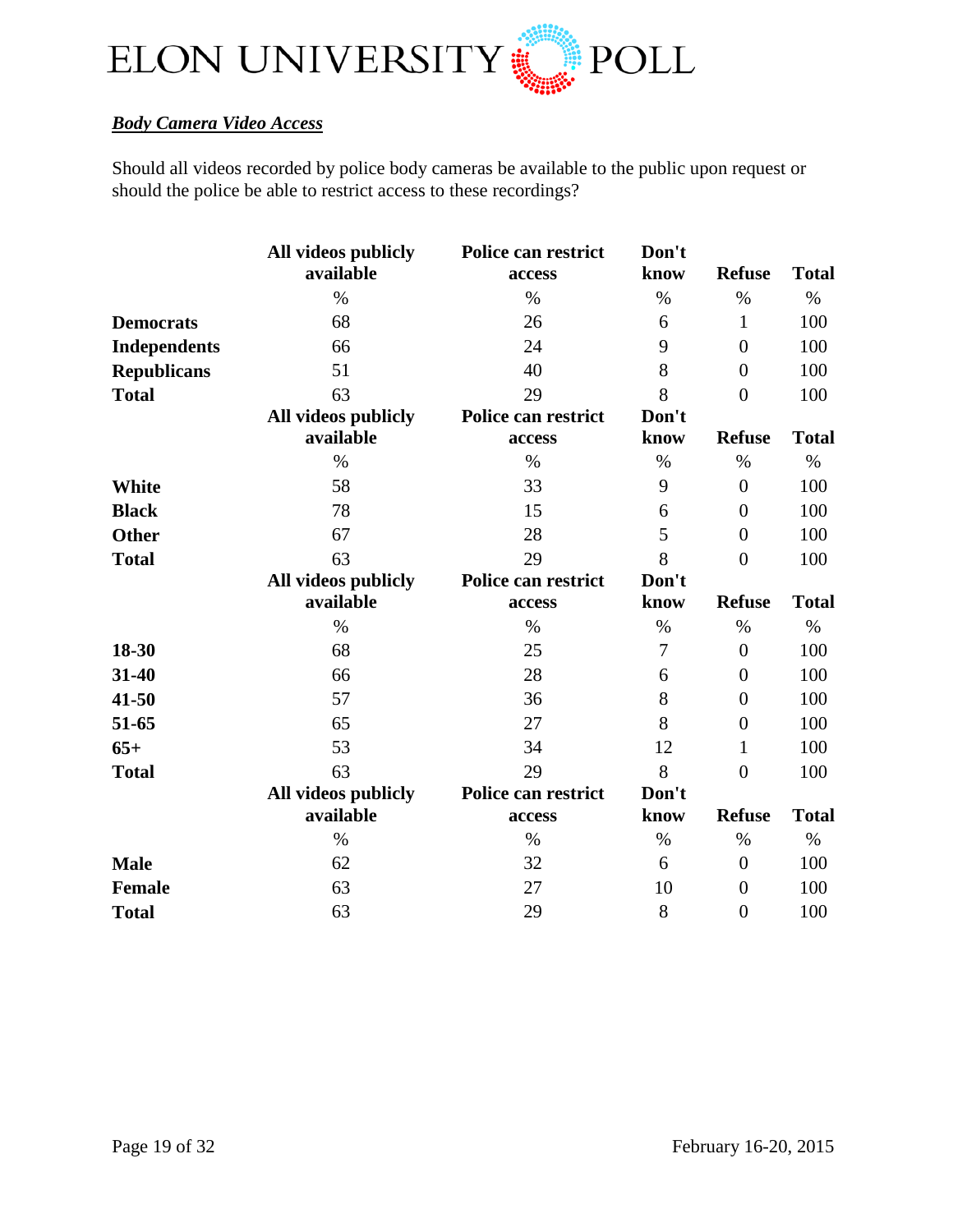

# <span id="page-19-0"></span>*Aerial Drones*

Do you [suppose or favor] local police departments using unmanned aerial vehicles, sometimes referred to as drones, for surveillance?

|                      | Favor | <b>Oppose</b> | Don't know | <b>Refuse</b>  | <b>Total</b> |
|----------------------|-------|---------------|------------|----------------|--------------|
|                      | $\%$  | $\%$          | $\%$       | $\%$           | %            |
| <b>Democrats</b>     | 44    | 48            | 7          | $\overline{0}$ | 100          |
| <b>Independents</b>  | 43    | 51            | 6          | $\theta$       | 100          |
| <b>Republicans</b>   | 58    | 33            | 8          |                | 100          |
| Don't Know / Refused | 34    | 40            | 26         | $\theta$       | 100          |
| <b>Total</b>         | 47    | 45            | 8          | 0              | 100          |
|                      |       |               |            |                |              |

|              | Favor | <b>Oppose</b> | Don't know | <b>Refuse</b> | <b>Total</b> |
|--------------|-------|---------------|------------|---------------|--------------|
|              | $\%$  | $\%$          | $\%$       | $\%$          | $\%$         |
| White        | 48    | 43            | 8          |               | 100          |
| <b>Black</b> | 42    | 52            | 6          |               | 100          |
| <b>Other</b> | 47    | 44            | q          |               | 100          |
| <b>Total</b> | 47    | 45            | 8          |               | 100          |

|               | Favor | <b>Oppose</b> | Don't know | <b>Refuse</b>  | <b>Total</b> |
|---------------|-------|---------------|------------|----------------|--------------|
|               | $\%$  | $\%$          | $\%$       | %              | %            |
| 18-30         | 38    | 56            | 6          | $\overline{0}$ | 100          |
| 31-40         | 45    | 45            | 10         | $\theta$       | 100          |
| $41 - 50$     | 52    | 43            | 5          | $\overline{0}$ | 100          |
| 51-65         | 50    | 43            | 6          | $\overline{0}$ | 100          |
| $65+$         | 51    | 34            | 14         |                | 100          |
| <b>Total</b>  | 47    | 45            | 8          | $\overline{0}$ | 100          |
|               | Favor | <b>Oppose</b> | Don't know | <b>Refuse</b>  | <b>Total</b> |
|               | $\%$  | $\%$          | $\%$       | $\%$           | %            |
| <b>Male</b>   | 48    | 47            | 5          | $\overline{0}$ | 100          |
| <b>Female</b> | 46    | 44            | 10         |                | 100          |

**Total** 47 45 8 0 100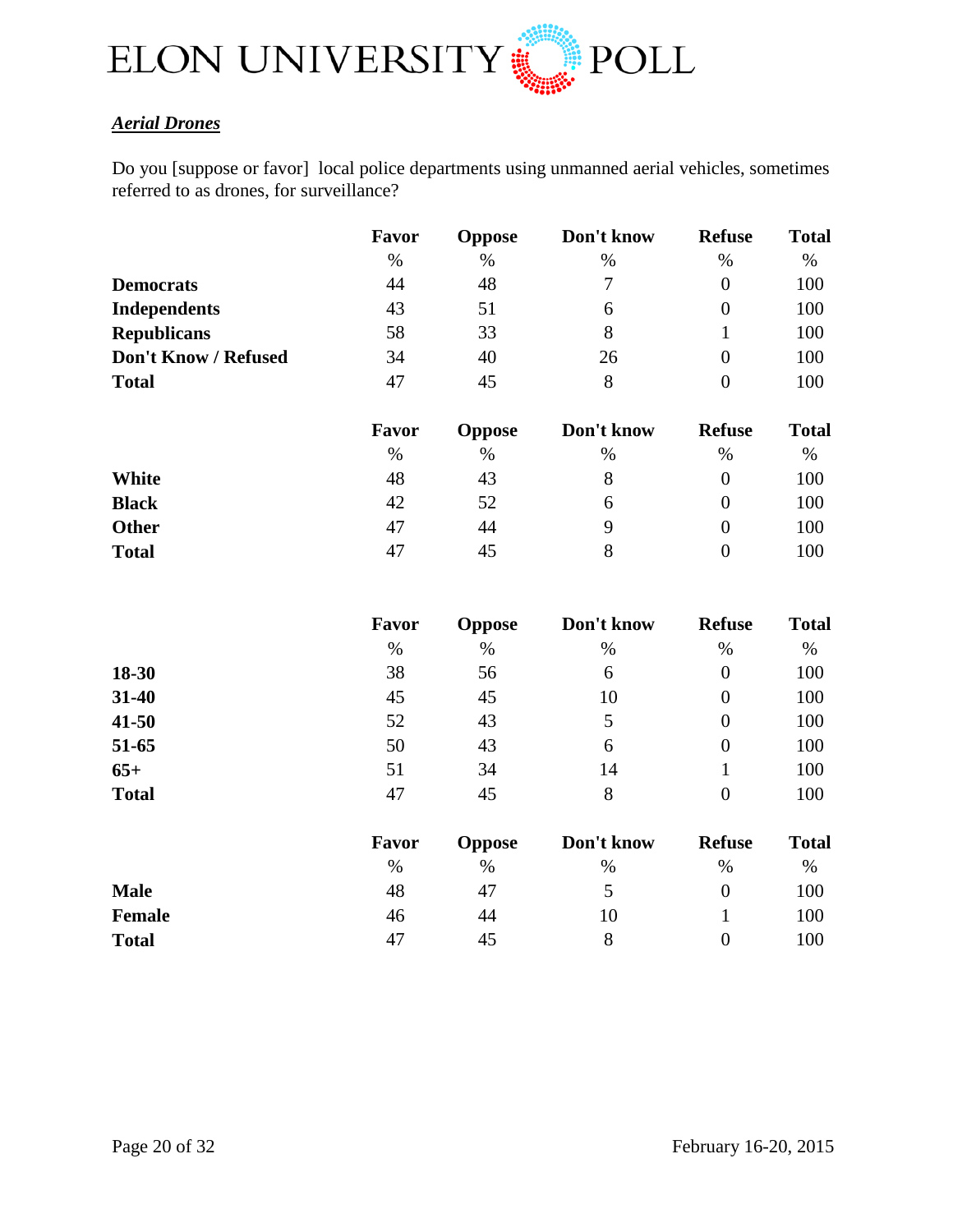

# <span id="page-20-0"></span>*Trust in Federal Government*

How much of the time do you think you can trust the federal government in Washington to do what is right-- just about always, most of the time or only some of the time?

|                                    | Just about<br>always        | Most of<br>the time | Some of<br>the time | None of the time<br>[don't read] | Don't<br>know  | <b>Total</b> |
|------------------------------------|-----------------------------|---------------------|---------------------|----------------------------------|----------------|--------------|
|                                    | $\%$                        | $\%$                | $\%$                | $\%$                             | $\%$           | $\%$         |
| <b>Democrats</b>                   | $\overline{4}$              | 24                  | 66                  | $\overline{4}$                   | $\overline{2}$ | 100          |
| <b>Independents</b>                | 1                           | 18                  | 66                  | 14                               | $\mathbf{1}$   | 100          |
| <b>Republicans</b><br>Don't Know / | $\overline{2}$              | 15                  | 69                  | 13                               | $\mathbf{1}$   | 100          |
| <b>Refused</b>                     | $\overline{0}$              | 28                  | 57                  | 8                                | 8              | 100          |
| <b>Total</b>                       | $\overline{2}$              | 19                  | 67                  | 10                               | $\mathbf{1}$   | 100          |
|                                    | <b>Just about</b><br>always | Most of<br>the time | Some of<br>the time | None of the time<br>[don't read] | Don't<br>know  | <b>Total</b> |
|                                    | $\%$                        | $\%$                | $\%$                | $\%$                             | $\%$           | $\%$         |
| <b>White</b>                       | $\overline{2}$              | 17                  | 68                  | 12                               | $\mathbf{1}$   | 100          |
| <b>Black</b>                       | $\overline{4}$              | 27                  | 63                  | 5                                | 1              | 100          |
| <b>Other</b>                       | $\theta$                    | 25                  | 62                  | 9                                | 3              | 100          |
| <b>Total</b>                       | $\overline{2}$              | 19                  | 67                  | 10                               | $\mathbf{1}$   | 100          |
|                                    | <b>Just about</b>           | Most of             | Some of             | None of the time                 | Don't          |              |
|                                    | always                      | the time            | the time            | [don't read]                     | know           | <b>Total</b> |
|                                    | $\%$                        | $\%$                | $\%$                | $\%$                             | $\%$           | $\%$         |
| 18-30                              | $\mathbf{1}$                | 29                  | 58                  | 11                               | $\mathbf{1}$   | 100          |
| 31-40                              | 1                           | 17                  | 67                  | 12                               | 3              | 100          |
| $41 - 50$                          | 3                           | 16                  | 68                  | 12                               | $\mathbf{1}$   | 100          |
| 51-65                              | 3                           | 14                  | 72                  | 9                                | 1              | 100          |
| $65+$                              | $\mathbf{1}$                | 21                  | 67                  | 9                                | $\overline{2}$ | 100          |
| <b>Total</b>                       | $\overline{2}$              | 19                  | 67                  | 10                               | $\mathbf{1}$   | 100          |
|                                    | <b>Just about</b><br>always | Most of<br>the time | Some of<br>the time | None of the time<br>[don't read] | Don't<br>know  | <b>Total</b> |
|                                    | $\%$                        | $\%$                | $\%$                | $\%$                             | $\%$           | $\%$         |
| <b>Male</b>                        | $\overline{2}$              | 16                  | 69                  | 12                               | $\overline{2}$ | 100          |

**Female** 2 23 64 9 1 100 **Total** 2 19 67 10 1 100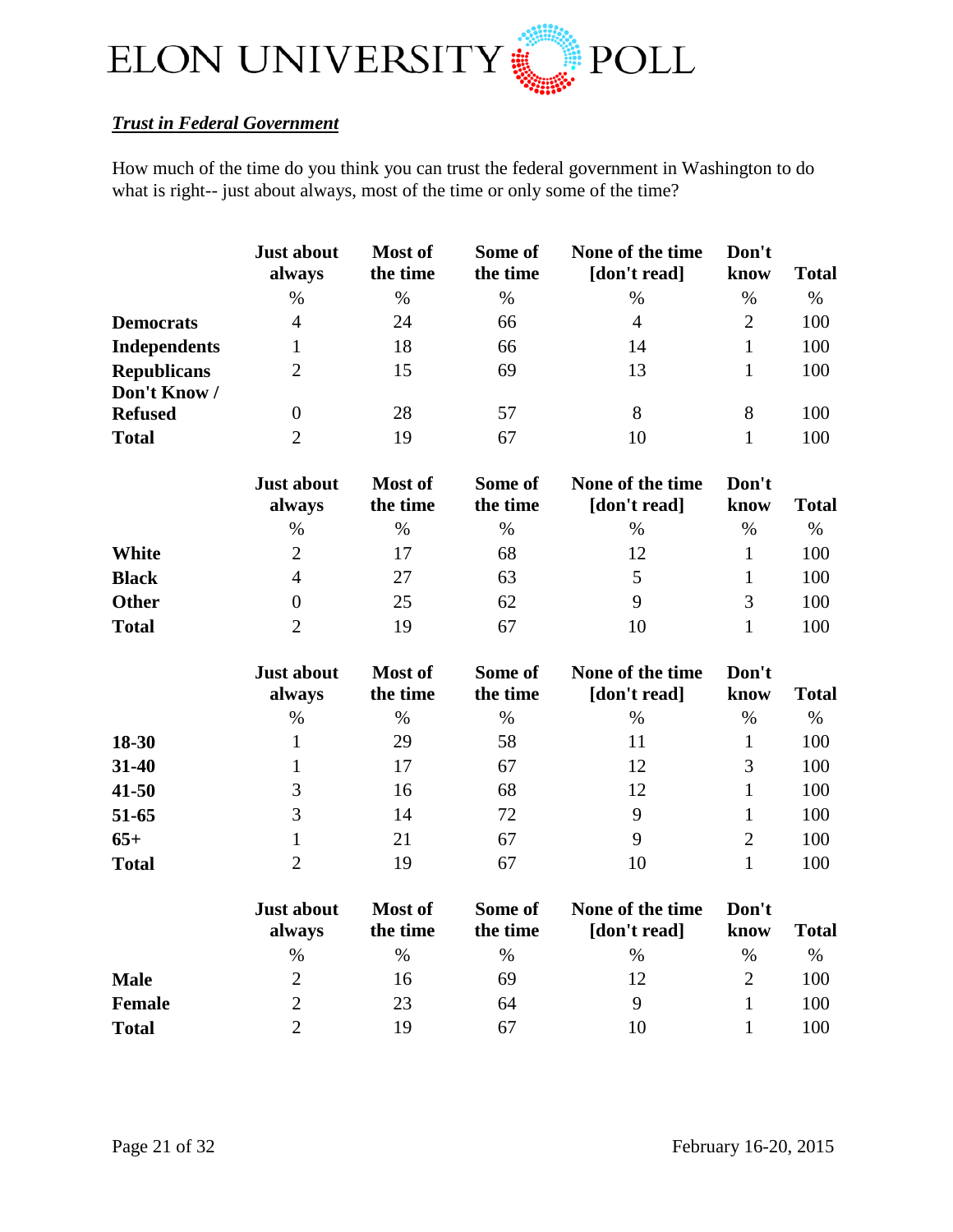

# <span id="page-21-0"></span>*Trust in State Government*

How much of the time do you think you can trust the state government in Raleigh to do what is right-- just about always, most of the time or only some of the time?

|                    | <b>Just about</b><br>always | <b>Most of</b><br>the time | Some of<br>the time | None of the<br>time | Don't<br>know  | <b>Refused</b> | <b>Total</b> |
|--------------------|-----------------------------|----------------------------|---------------------|---------------------|----------------|----------------|--------------|
|                    | $\%$                        | %                          | $\%$                | $\%$                | $\%$           | $\%$           | $\%$         |
| <b>Democrats</b>   | $\overline{4}$              | 20                         | 68                  | 6                   | $\overline{2}$ | $\theta$       | 100          |
| Independent        |                             |                            |                     |                     |                |                |              |
| S                  | 2                           | 32                         | 59                  |                     | 3              | 0              | 100          |
| <b>Republicans</b> | 3                           | 38                         | 52                  | 3                   | 3              | $\theta$       | 100          |
| Don't Know /       |                             |                            |                     |                     |                |                |              |
| <b>Refused</b>     | 2                           | 21                         | 67                  | $\theta$            | 11             | $\Omega$       | 100          |
| <b>Total</b>       | 3                           | 29                         | 61                  |                     | 3              | 0              | 100          |

|              | <b>Just about</b><br>always | <b>Most of</b><br>the time | Some of<br>the time | None of the<br>time | Don't<br>know | <b>Refused</b> | <b>Total</b> |
|--------------|-----------------------------|----------------------------|---------------------|---------------------|---------------|----------------|--------------|
|              | $\%$                        | %                          | %                   | $\%$                | $\%$          | $\%$           | $\%$         |
| White        |                             | 31                         | 59                  |                     |               |                | 100          |
| <b>Black</b> | 4                           | 20                         | 69                  |                     |               |                | 100          |
| <b>Other</b> |                             | 35                         | 53                  | 4                   |               |                | 100          |
| <b>Total</b> |                             | 29                         |                     |                     |               |                | 100          |

|              | <b>Just about</b><br>always | Most of<br>the time | Some of<br>the time | None of the<br>time | Don't<br>know | <b>Refused</b> | <b>Total</b> |
|--------------|-----------------------------|---------------------|---------------------|---------------------|---------------|----------------|--------------|
|              | %                           | $\%$                | $\%$                | %                   | $\%$          | $\%$           | %            |
| 18-30        |                             | 38                  | 55                  | 3                   |               | $\theta$       | 100          |
| 31-40        | 2                           | 25                  | 65                  | 5                   |               |                | 100          |
| $41 - 50$    | 3                           | 27                  | 62                  | 5                   |               | 0              | 100          |
| 51-65        |                             | 25                  | 65                  | 6                   |               | $\theta$       | 100          |
| $65+$        | 4                           | 29                  | 56                  | 4                   |               | 0              | 100          |
| <b>Total</b> |                             | 29                  | 61                  |                     |               | $\Omega$       | 100          |

|               | <b>Just about</b><br>always | <b>Most of</b><br>the time | Some of<br>the time | None of the<br>time | Don't<br>know | <b>Refused</b> | <b>Total</b> |
|---------------|-----------------------------|----------------------------|---------------------|---------------------|---------------|----------------|--------------|
|               | %                           | $\%$                       | $\%$                | $\%$                | $\%$          | $\%$           | $\%$         |
| <b>Male</b>   |                             | 31                         | 60                  |                     |               |                | 100          |
| <b>Female</b> | $\mathcal{R}$               | 27                         | 62                  | 4                   | 4             |                | 100          |
| <b>Total</b>  |                             | 29                         | 61                  |                     |               |                | 100          |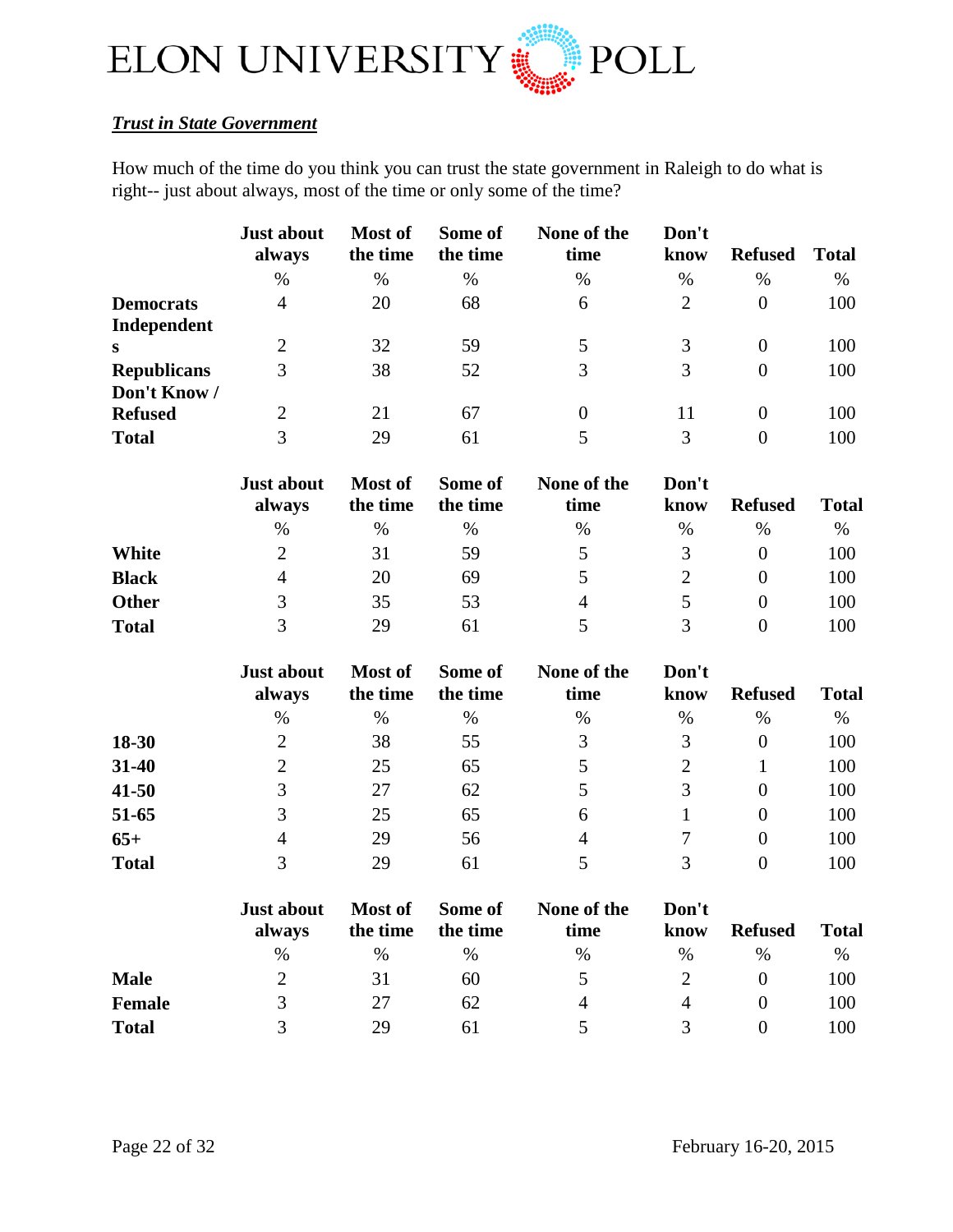

# <span id="page-22-0"></span>*Trust in Local Government*

How much of the time do you think you can trust the local government in your community to do what is right-- just about always, most of the time or only some of the time?

| <b>Just about</b><br>always | Most of<br>the time | Some of<br>the time | None of<br>the time | Don't<br>know | <b>Refused</b> | <b>Total</b> |
|-----------------------------|---------------------|---------------------|---------------------|---------------|----------------|--------------|
| $\%$                        | $\%$                | $\%$                | $\%$                | $\%$          | %              | $\%$         |
| 8                           | 43                  | 44                  | 4                   |               | $\overline{0}$ | 100          |
| 12                          | 42                  | 39                  | $\overline{4}$      | 3             | $\theta$       | 100          |
| 13                          | 42                  | 36                  | 7                   |               | $\theta$       | 100          |
|                             |                     |                     |                     |               |                |              |
| 10                          | 31                  | 38                  | $\overline{4}$      | 17            | $\theta$       | 100          |
| 11                          | 42                  | 40                  | 5                   | 2             | $\theta$       | 100          |
|                             |                     |                     |                     |               |                |              |

|              | <b>Just about</b><br>always | Most of<br>the time | Some of<br>the time | None of<br>the time | Don't<br>know | <b>Refused</b> | <b>Total</b> |
|--------------|-----------------------------|---------------------|---------------------|---------------------|---------------|----------------|--------------|
|              | %                           | %                   | $\%$                | %                   | $\%$          | $\frac{0}{0}$  | $\%$         |
| White        | 12                          | 44                  | 37                  |                     |               |                | 100          |
| <b>Black</b> |                             | 35                  | 52                  | 4                   |               |                | 100          |
| <b>Other</b> |                             | 36                  | 36                  | 10                  |               |                | 100          |
| <b>Total</b> |                             | 42                  | 40                  |                     |               |                | 100          |

|              | <b>Just about</b><br>always | Most of<br>the time | Some of<br>the time | None of<br>the time | Don't<br>know | <b>Refused</b> | <b>Total</b> |
|--------------|-----------------------------|---------------------|---------------------|---------------------|---------------|----------------|--------------|
|              | %                           | %                   | $\%$                | $\%$                | %             | %              | $\%$         |
| 18-30        | 14                          | 44                  | 35                  |                     | 2             | 0              | 100          |
| 31-40        | 11                          | 34                  | 46                  | 6                   |               |                | 100          |
| $41 - 50$    | 14                          | 43                  | 36                  | 6                   |               | 0              | 100          |
| 51-65        | 8                           | 44                  | 42                  |                     | 0             | 0              | 100          |
| $65+$        | 9                           | 44                  | 40                  | 2                   | 5             | 0              | 100          |
| <b>Total</b> |                             | 42                  | 40                  |                     | ◠             |                | 100          |

|              | <b>Just about</b><br>always | <b>Most of</b><br>the time | Some of<br>the time | None of<br>the time | Don't<br>know | <b>Refused</b> | <b>Total</b> |
|--------------|-----------------------------|----------------------------|---------------------|---------------------|---------------|----------------|--------------|
|              | $\%$                        | $\%$                       | $\frac{0}{0}$       | $\%$                | $\frac{0}{0}$ | $\%$           | %            |
| <b>Male</b>  | 12                          | 42                         | 38                  | h                   |               |                | 100          |
| Female       |                             | 42                         | 42                  | 4                   |               |                | 100          |
| <b>Total</b> |                             | 42                         | 40                  |                     |               |                | 100          |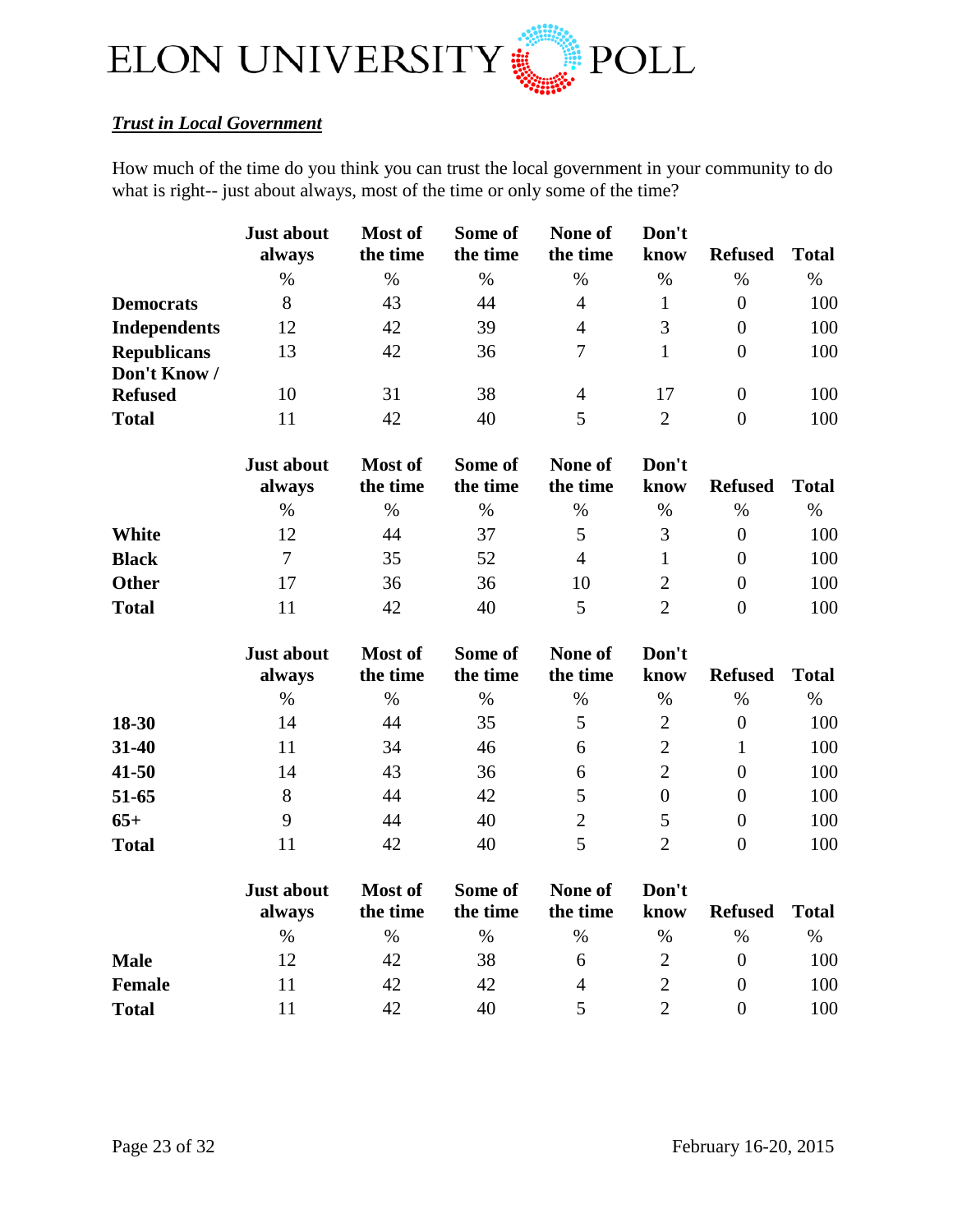

# <span id="page-23-0"></span>**Question Ordering**

| Introduction         |                                                                         |
|----------------------|-------------------------------------------------------------------------|
| O                    |                                                                         |
| O                    |                                                                         |
| O                    |                                                                         |
| Approval             |                                                                         |
| O                    |                                                                         |
| O                    |                                                                         |
| O                    |                                                                         |
| O                    |                                                                         |
| O                    |                                                                         |
| O                    |                                                                         |
|                      | Nation/State/Evaluations                                                |
| O                    |                                                                         |
| $\circ$              |                                                                         |
| <b>Policy Issues</b> |                                                                         |
| O                    |                                                                         |
| O                    |                                                                         |
| $\circ$              |                                                                         |
| $\circ$              |                                                                         |
| $\circ$              |                                                                         |
| O                    |                                                                         |
| O                    |                                                                         |
| $\circ$              |                                                                         |
| O                    |                                                                         |
|                      | 2016 Election Questions                                                 |
| O                    |                                                                         |
| O                    |                                                                         |
|                      | Open Government Survey [RESULTS IN SEPARATE REPORT - elon.edu/elonpoll] |
| O                    | openintro                                                               |
| O                    |                                                                         |
| O                    |                                                                         |
| O                    |                                                                         |
| O                    |                                                                         |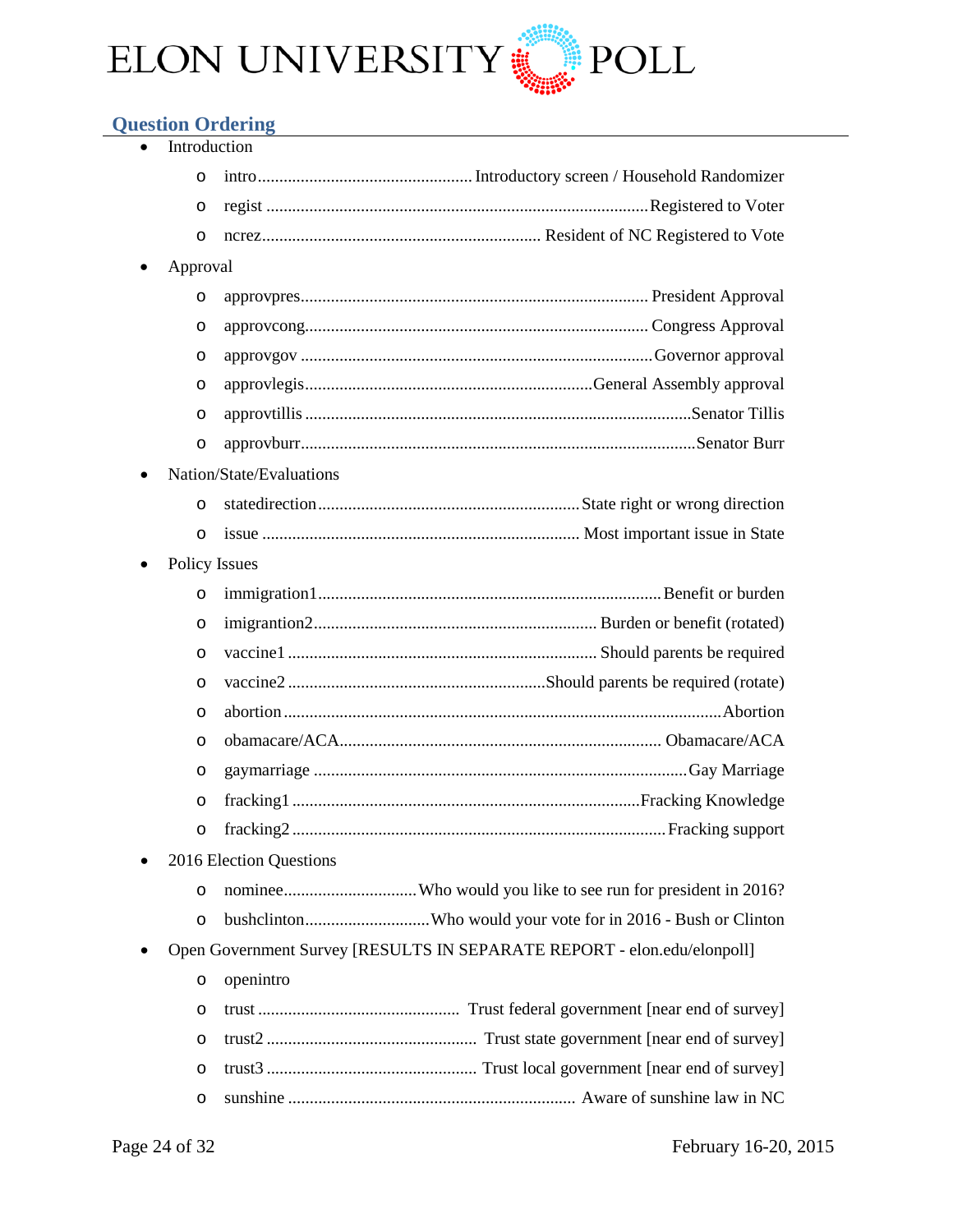

| O                     |              |
|-----------------------|--------------|
| O                     |              |
| O                     |              |
| O                     |              |
| O                     |              |
| O                     |              |
| O                     |              |
| O                     |              |
| $\circ$               |              |
| $\circ$               |              |
| $\circ$               |              |
|                       | Partisanship |
| $\circ$               |              |
| O                     |              |
| $\circ$               |              |
| O                     |              |
| $\circ$               |              |
| Ideology<br>$\bullet$ |              |
| $\circ$               |              |
| $\circ$               |              |
| $\circ$               |              |
| $\circ$               |              |
| $\circ$               |              |
|                       | Demographics |
| $\circ$               |              |
| $\circ$               |              |
| O                     |              |
| O                     |              |
| O                     |              |
| $\circ$               |              |
| O                     |              |
| $\circ$               |              |
| O                     |              |
| O                     |              |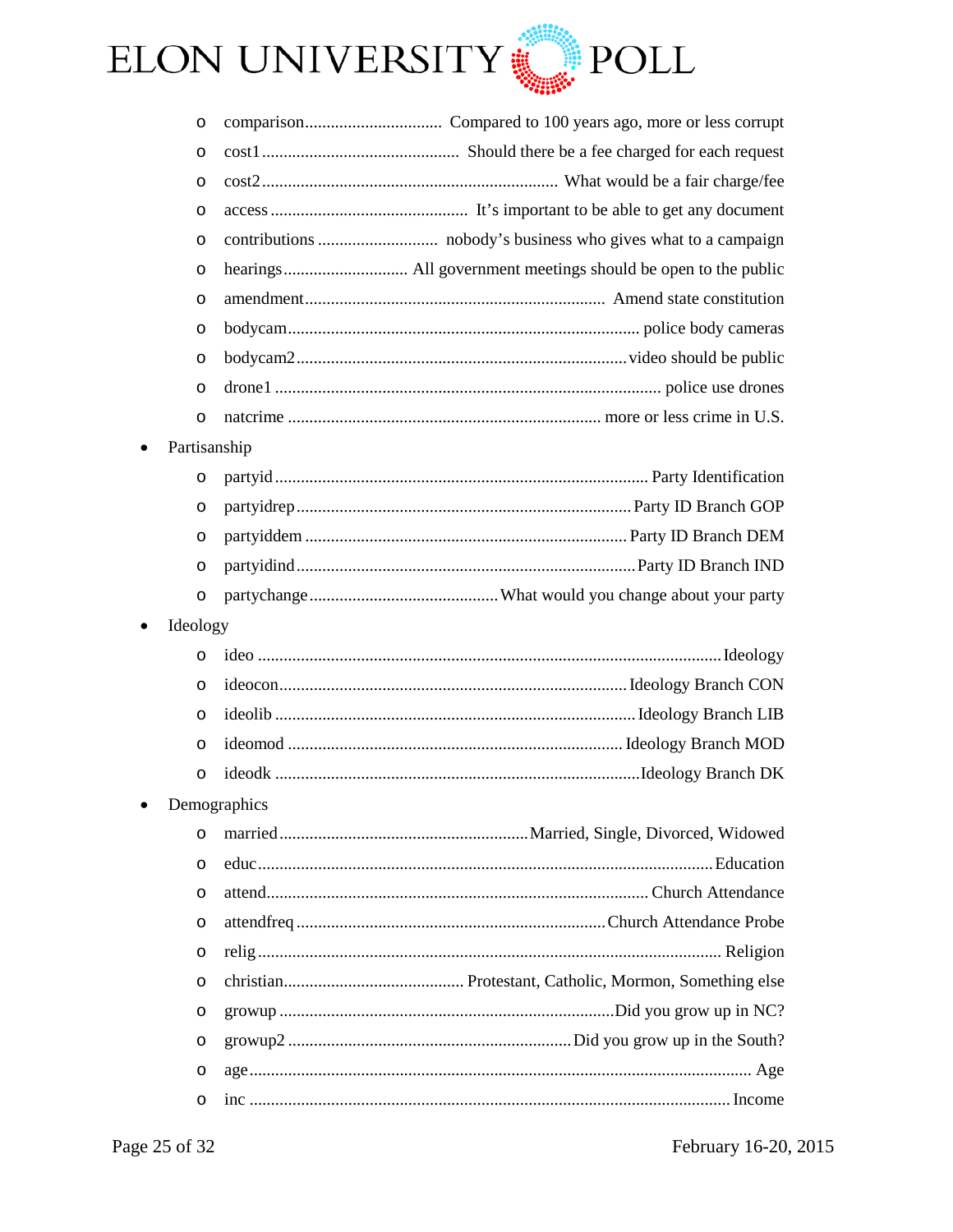

| $\circ$                     |  |                                           |  |
|-----------------------------|--|-------------------------------------------|--|
| $\circ$                     |  |                                           |  |
| $\circ$                     |  |                                           |  |
| $\circ$                     |  |                                           |  |
| $\circ$                     |  |                                           |  |
| $\Omega$                    |  |                                           |  |
| $\circ$                     |  |                                           |  |
| $\circ$                     |  |                                           |  |
| Post-interview<br>$\bullet$ |  |                                           |  |
|                             |  | $\sim$ $\sim$ $\sim$ $\sim$ $\sim$ $\sim$ |  |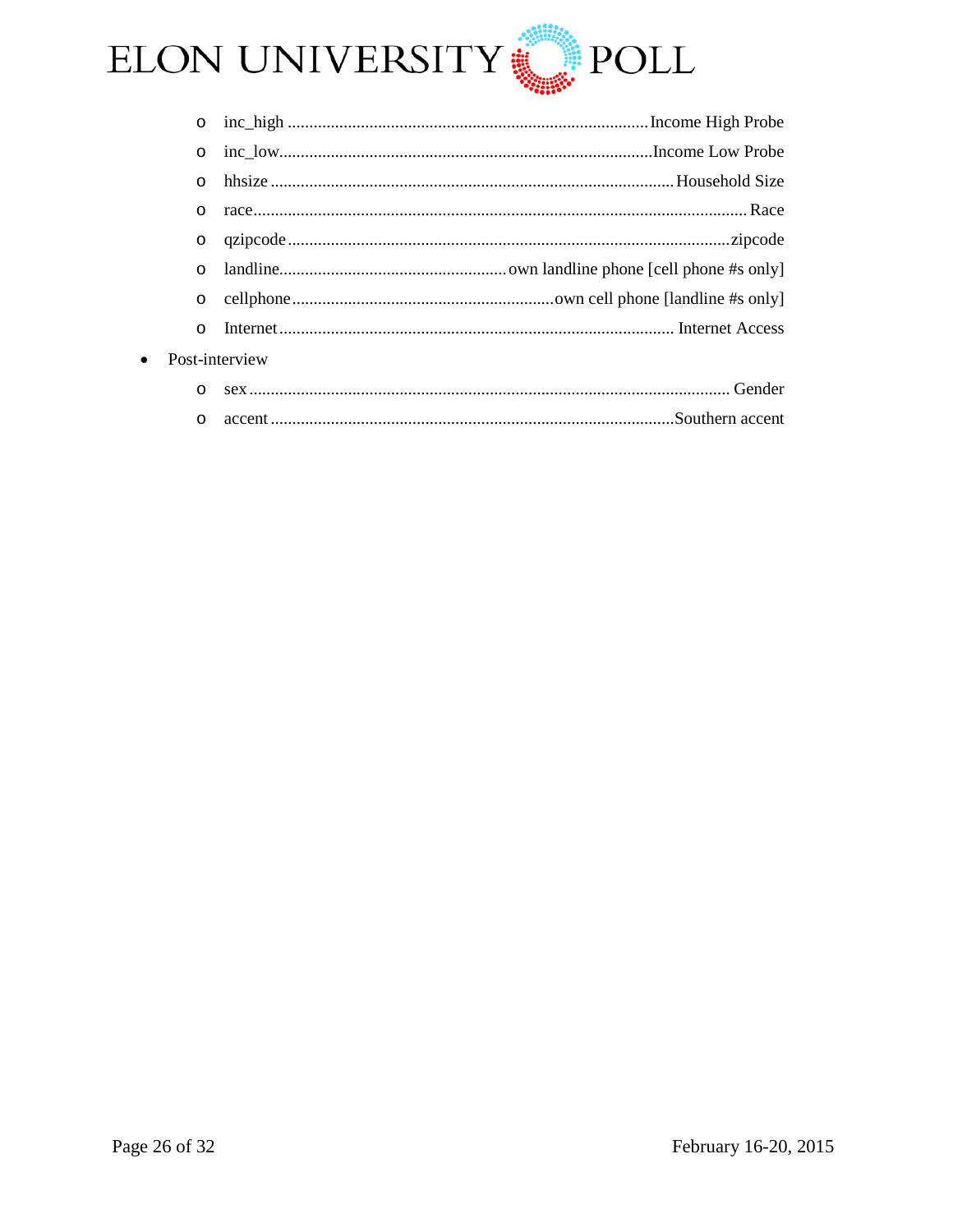

# <span id="page-26-0"></span>**Methodological Information**

| Mode:                                  | Live Interviewer RDD Telephone Interviews<br>(Dual Frame: Cell Phone and Landlines) |
|----------------------------------------|-------------------------------------------------------------------------------------|
| Population & Sample Area               | North Carolina; Adults (English Speakers)                                           |
| Dates in the field:                    | February 16-20, 2015                                                                |
| <b>Adult Residents Sample Size</b>     | 867                                                                                 |
| <b>Adult Residents Margin of Error</b> | $\pm 3.33$                                                                          |
| Confidence Level                       | 95%                                                                                 |
| <b>Weighting Variables</b>             | Age, Race, Gender, & Phone Ownership                                                |

The Elon University Poll uses a stratified random sample of households with telephones and wireless (cell) telephone numbers. Please direct questions about the Elon University Poll's methodology to the Director of the Elon University Poll, Dr. Kenneth Fernandez at 336-278- 6438 or [kfernandez@elon.edu.](mailto:kfernandez@elon.edu)

# **Procedures Used for Conducting the Poll**

The Elon University Poll uses CATI system software (Computer Assisted Telephone Interviewing) for the administration of surveys. We attempt to reach each working telephone number in the sample up to five times. We only interview residents of North Carolina who are over 18. The Elon University Poll conducted the survey in English. Live interviewers called from 4:30 p.m. to 9:30 p.m. Monday 2/16 Through Thursday 2/19; and 3:00 to 8:00 on Friday 2/20.

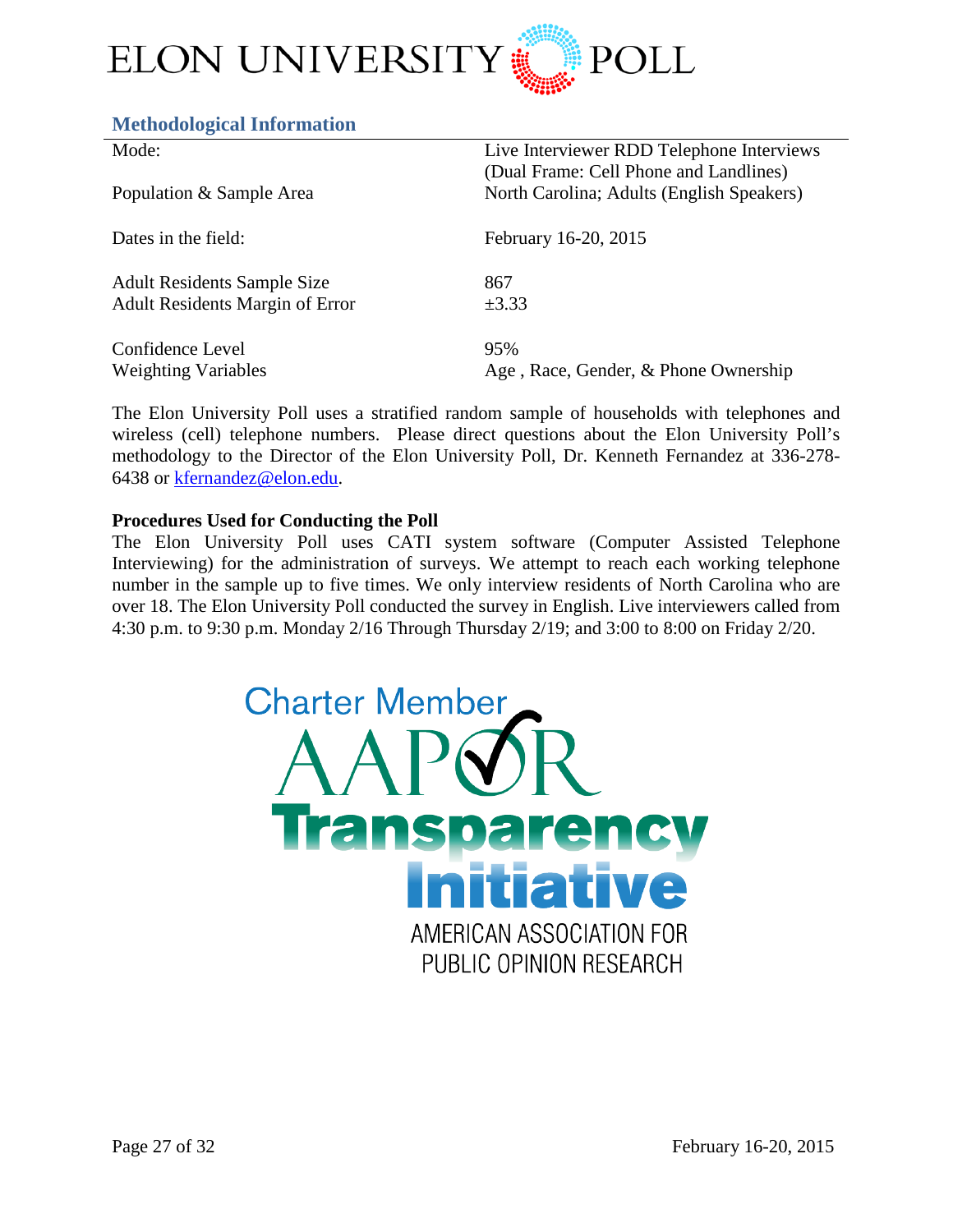

# **Additional Methodological Decisions**

## Branching Questions

For many questions with multiple response options, we program our surveys to branch into a secondary probing question.

#### "Don't Know" & "Refused" Response Options

All questions include an option for respondents to volunteer "don't know" or to refuse. In the vast majority of questions, interviewers do not prompt "don't know" responses.

## Weighting

We typically weight results from the Elon University Poll on multiple demographic characteristics: race, gender, phone use/type and age. Weighting rarely leads to substantial changes in results. We use iterative raking, adjusting one dimension at a time. The standard error of an estimate for a simple random sample is different from the standard error of an estimate based on a weighted sample. This is referred to as a design effect. For example the overall design effect for the final weights for the sample of *Adult Residents of North Carolina* was 1.16. So an adjusted margin of error for that sample would be  $+/- 3.56$  instead of  $+/- 3.33$ .

#### Within Household Randomization

For landlines, we use the common "oldest-youngest" technique to ensure within household randomization. We assume cellphones belong to an individual rather than a household. Thus, we do not conduct within-household randomization within our cellphone sample.

## Completion Criteria

An interview is a complete only if a respondent progresses through the entire survey. Respondents who hang up before completing the last question or who refuse to more than 10 % of the questions are incompletes.

# **Support for Transparency**

The Elon University Poll supports transparency in survey research and is a charter member of the American Association for Public Opinion Research Transparency Initiative, which is a program promoting openness and transparency about survey research methods and operations among survey research professionals and the industry. All information about the Elon University Poll that we released to the public conforms to reporting conventions recommended by the American Association for Public Opinion Research and the National Council on Public Polls.

#### Question Construction and Question Order

In releasing survey results, the Elon University Poll provides the questions as worded and the order in which respondents receive these questions. In some cases question ordering rotates to avoid biases. In an effort to provide neutral, non-biased questions, we attempt to observe conventional question wording and question order protocols in all of our polls. In order to avoid recency or primacy effects, we randomize candidate names and directional response options (e.g. support / oppose) within the text of each question. We pretest every questionnaire multiple times before entering the field.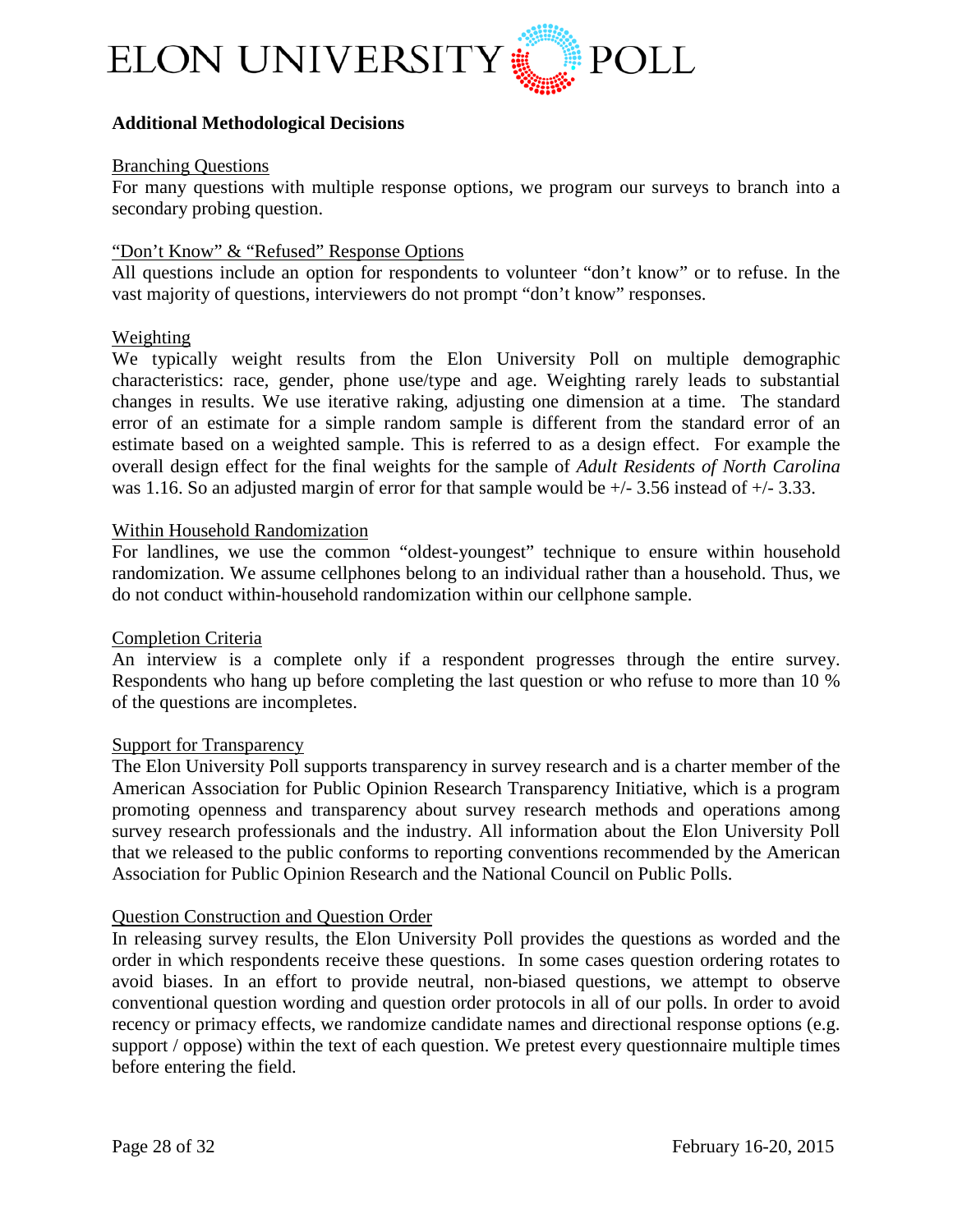

# **Sampling**

Survey Sampling International, LLC, provide samples of telephone numbers. To equalize the probability of telephone selection, sample telephone numbers are systematically stratified according to subpopulation strata (e.g., a zip code, a county, etc.), which yields a sample from telephone exchanges in proportion to each exchange's share of telephone households in the population of interest. Estimates of telephone households in the population of interest are generally obtained from several databases. Samples of household telephone numbers are distributed across all eligible blocks of numbers in proportion to the density of listed households assigned in the population of interest according to a specified subpopulation stratum. Upon determining the projected (or preferred) sample size, a sampling interval is calculated by summing the number of listed residential numbers in each eligible block within the population of interest and dividing that sum by the number of sampling points assigned to the population. From a random start between zero and the sampling interval, blocks are selected systematically in proportion to the density of listed household "working blocks."

A block (also known as a bank) is a set of contiguous numbers identified by the first two digits of the last four digits of a telephone number. A working block contains three or more working telephone numbers. Exchanges are assigned to a population on the basis of all eligible blocks in proportion to the density of working telephone households. Once each population's proportion of telephone households is determined, then a sampling interval, based on that proportion, is calculated and specific exchanges and numbers are randomly selected.

The wireless component of the study sample starts with determining which area code-exchange combinations in North Carolina are included in the wireless or shared Telcordia types. Similar to the process for selecting household telephone numbers, wireless numbers involve a multi-step process in which blocks of numbers are determined for each area code-exchange combination in the Telcordia types. From a random start within the first sampling interval, a systematic nth selection of each block of numbers is performed and a two-digit random number between 00 and 99 is appended to each selected nth block stem. The intent is to provide a stratification that will yield a sample that is representative both geographically and by large and small carrier. From these, a random sample is generated.

Because exchanges and numbers are randomly selected, unlisted as well as listed numbers are included in the sample. Thus, the sample of numbers generated for the population of interest constitutes a random sample of telephone households and wireless numbers of the population.

## **Frequently Asked Questions about our Methodology**

- 1. *Who pays for the Elon University Poll?* Elon University fully funds the Elon University Poll.
- 2. *Does the Elon University Poll favor a certain party?* The Elon University Poll is an academic, non-partisan survey. We do not engage or work with any political candidates or parties. We employ best practices to ensure the results are not biased.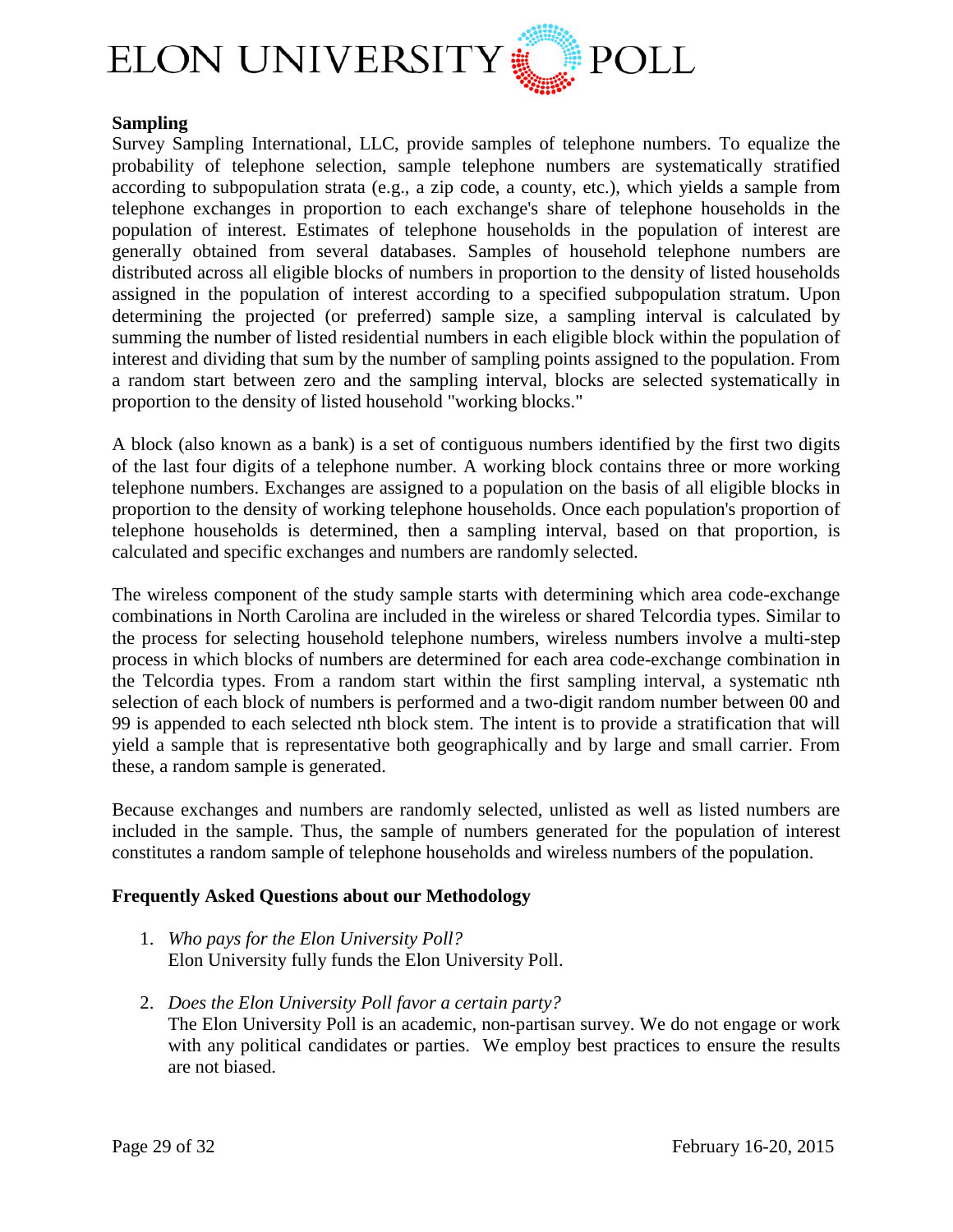

- 3. *Where do you get your numbers?* We obtain samples of randomized phone numbers from Survey Sample International.
- 4. *How many times do you call a number before giving up?* We will attempt to call each working number up to five times before removing it from the sample.
- 5. *Do you call both cell phones and land lines?* Yes. We use a mixed sample of both cell phones and landlines. We weight on phone ownership to adjust for the higher probability of selection of those who own both cell phones and landline phones.
- 6. *Does the Elon University Poll do IVR surveys or automated "robopolls"?* No. Well-trained students at Elon University conduct all our interviewers.
- 7. *Do you report response rates?*

Yes. We report response rates based on AAPOR guidelines. The response rate for the February 2015 poll was 11.1% which approximates the national average response rates of other high quality survey organizations. The response rate is calculated using the American Association of Public Opinion Research (AAPOR) formula RR4.

8. *Do you weight the data?*

Yes. We apply weights to the data. An iterative proportional fitting algorithm generates weights based on Census and CDC population parameters of residents in North Carolina. Registered voter screens sometimes cause final weighted variables to not match those parameters exactly- which is intended.

9. *Do you randomize response options?*

Yes. We rotate the order of candidate names in all applicable questions. We also rotate order of text for other questions, such as those that include response options such as "more" and "less." Furthermore, we rotate the order of some questions themselves if we suspect the order of a question could bias results.

10. *Do you conduct within-household randomization?*

Yes. For landlines, we use the common "oldest-youngest" rotation to ensure within household randomization. We assume cellphones belong to an individual rather than a household. Thus, we do not conduct within-household randomization within our cellphone sample.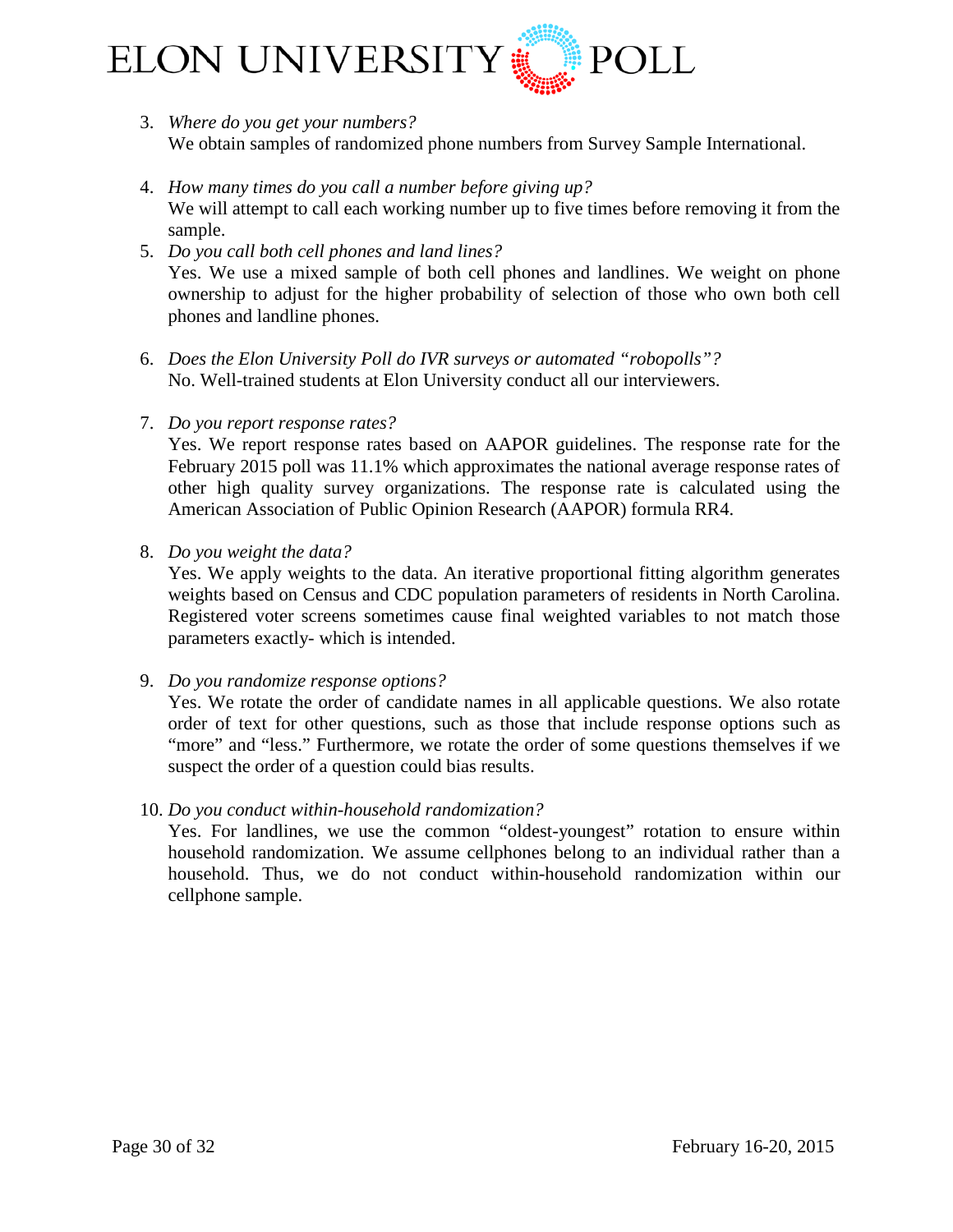

# <span id="page-30-0"></span>**The Elon University Poll Team**

- [Dr. Kenneth Fernandez](http://www.elon.edu/directories/profile/?user=kfernandez) is the Director of the Elon University Poll. Dr. Fernandez holds a Ph.D. in Political Science from University of California – Riverside. Dr. Fernandez is Assistant Professor of Political Science at Elon University. He has published numerous articles in peer-reviewed social science journals.
- [Dr. Jason Husser](http://www.elon.edu/directories/profile/?user=jhusser) is the Assistant director. Dr. Husser is also Assistant Professor of Political Science at Elon University and Faculty Fellow for Civic Engagement. Dr. Husser holds a Ph.D. in Political Science from Vanderbilt University.
- John Robinson serves as Director of Communications for the Poll. He is a former newspaper editor, veteran journalist, and North Carolina native.
- Daniel Anderson is Vice President of Elon University Communications.
- Eric Townsend is Director of the Elon University News Bureau. Both work very closely with the directors in communicating results of the poll.

Faculty members in the Department of Political Science are also involved in advising the directors. The poll operates under the auspices of the College of Arts and Sciences at Elon University, led by Interim Dean Gabie Smith.

The Elon University administration, led by Dr. Leo Lambert, president of the university, fully supports the Elon University Poll as part of its service commitment to state, regional, and national constituents. Elon University fully funds the Elon University Poll. Because of this generous support, the Elon University poll does not engage in any contract work. This permits the Elon University Poll to operate as a neutral, non-biased, non-partisan resource.

Elon University students administer the survey as part of the University's commitment to civic engagement and experiential learning where "students learn through doing." Student interviewers receive extensive training prior to engaging in interviewing. A team of student supervisors (led by Matt Albers '15 and Mary Young '15) assists the directors with quality control and monitoring. Matt Albers also assisted in writing this report.



Fernandez



Husser



Robinson